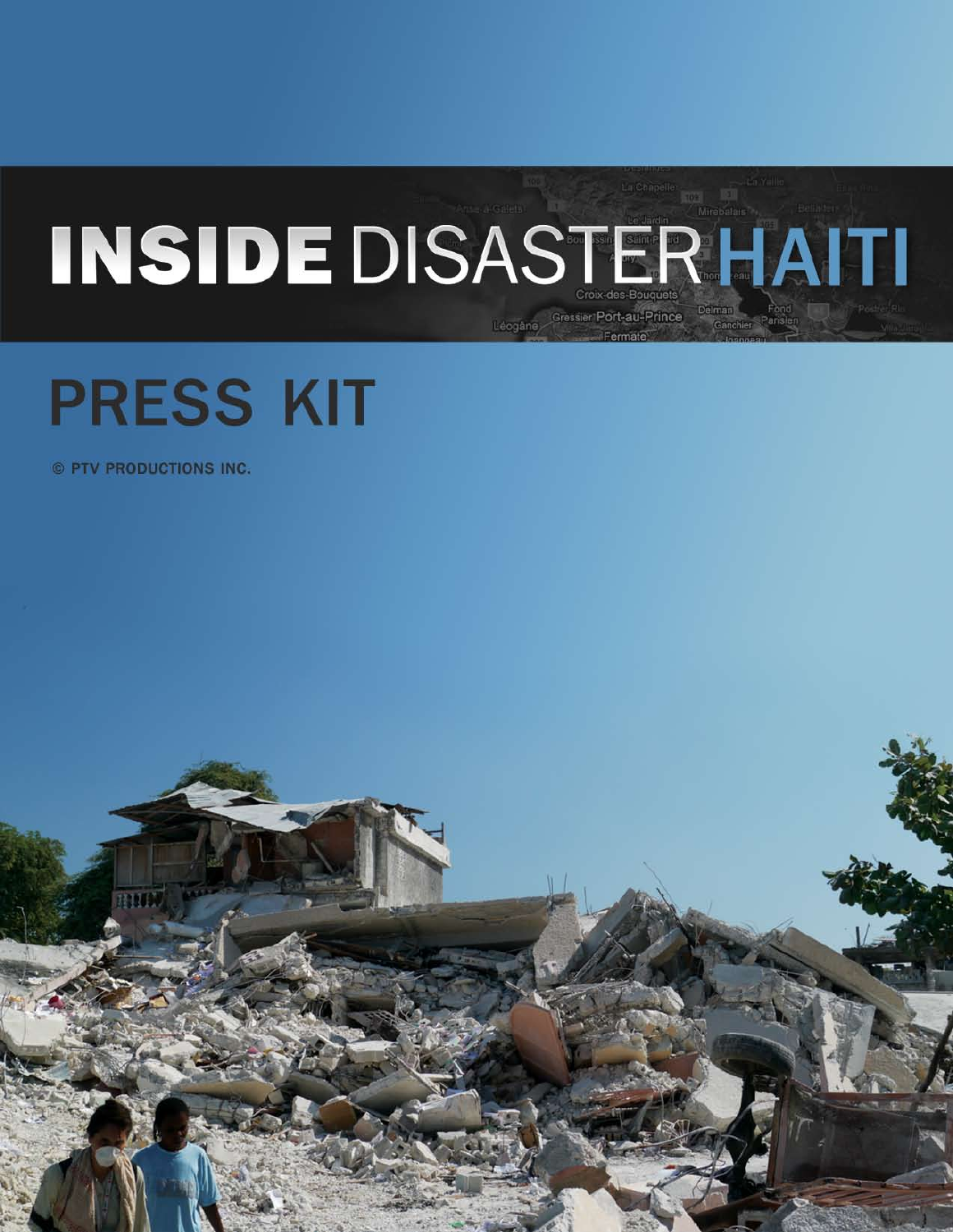# **CONTENTS**

on ALS Paramite

| FACT + The International Red Cross 14 |
|---------------------------------------|
|                                       |
|                                       |
|                                       |
|                                       |
|                                       |
|                                       |
|                                       |
|                                       |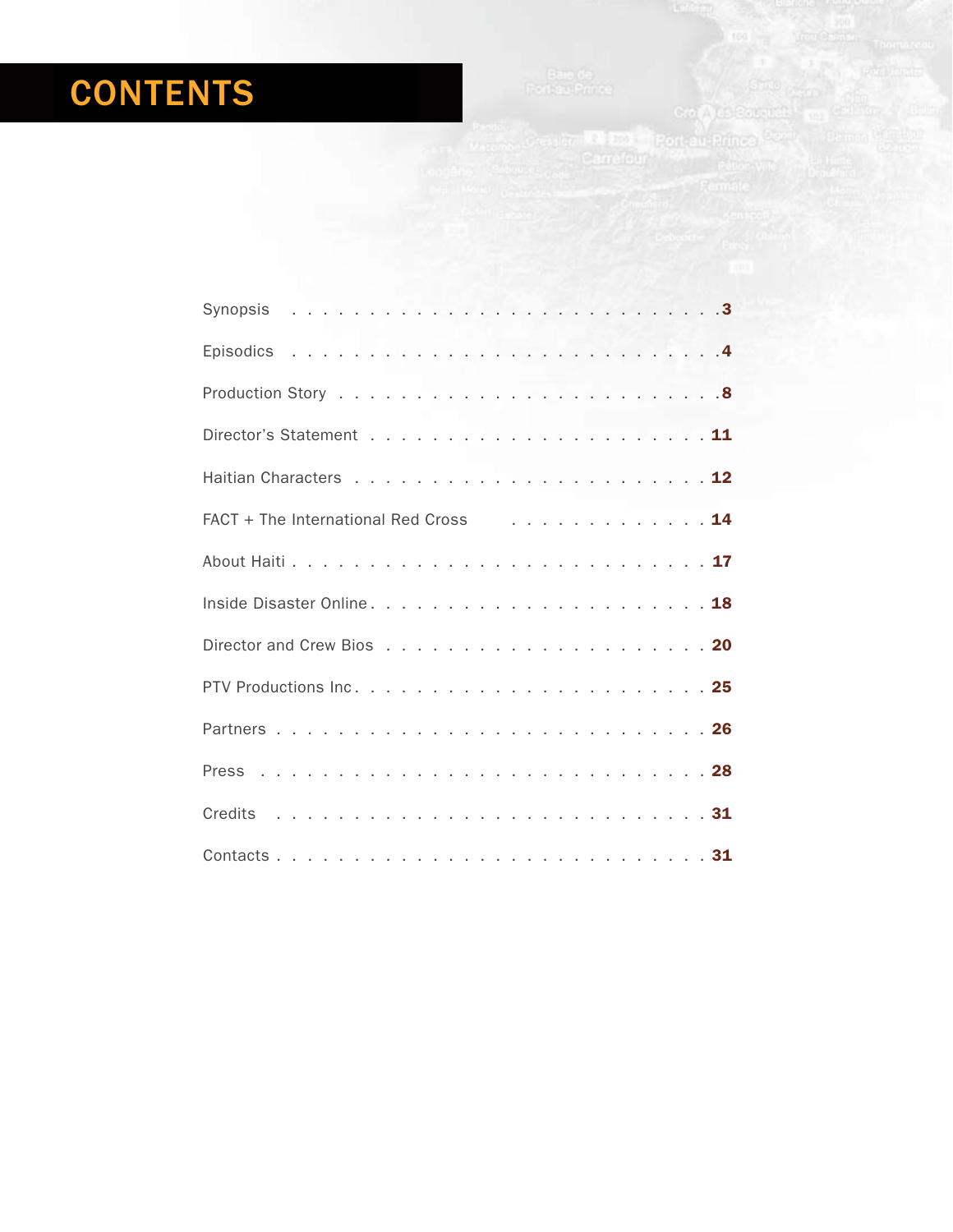# SYNOPSIS

*Inside Disaster Haiti* follows the disaster relief teams of the Red Cross as they mount the largest single-country response in their history. In Haiti, 600 trained humanitarians, from over 30 countries, are on the ground. Embedded in the Red Cross base camp, our cameras had unprecedented access to the gripping stories, compelling characters and intense drama that unfolded after Haiti's horrific quake on January 12th 2010.

This intense and compelling series takes us behind the headlines of a large-scale disaster to document the emergency relief operation from first response to recovery.

When natural disasters hit, the speed and coordination of response is critical to saving lives.*Inside Disaster Haiti* follows the stories of both rescuers and victims in a life and death drama that plays like a fiction, but is all too real.

Typically, the FACT team is given 48 hours to assess the damage and begin calling in specialized relief units from around the world, Red Cross Emergency Response Units (ERUs). But the Haiti earthquake was so disastrous that 10 ERUs were mobilized before the FACT team even arrived in Port-au-Prince.



Our camera crews document the fieldwork of specialists on the FACT team and ERU teams as they assess the damage and coordinate the supply of life-saving water, healthcare, shelter, and food. The obstacles they face are varied and constantly changing. The Red Cross teams are under tremendous pressure to be accurate and fast. In the aftermath of a disaster, neither is easy.

The style is hand-held, gritty and up-close. The pace is fast and chaotic but strategic. *Inside Disaster Haiti* offers a front-row seat to the inner-workings of the Haiti relief operation, and the brave individuals who dedicate their lives to saving millions of others.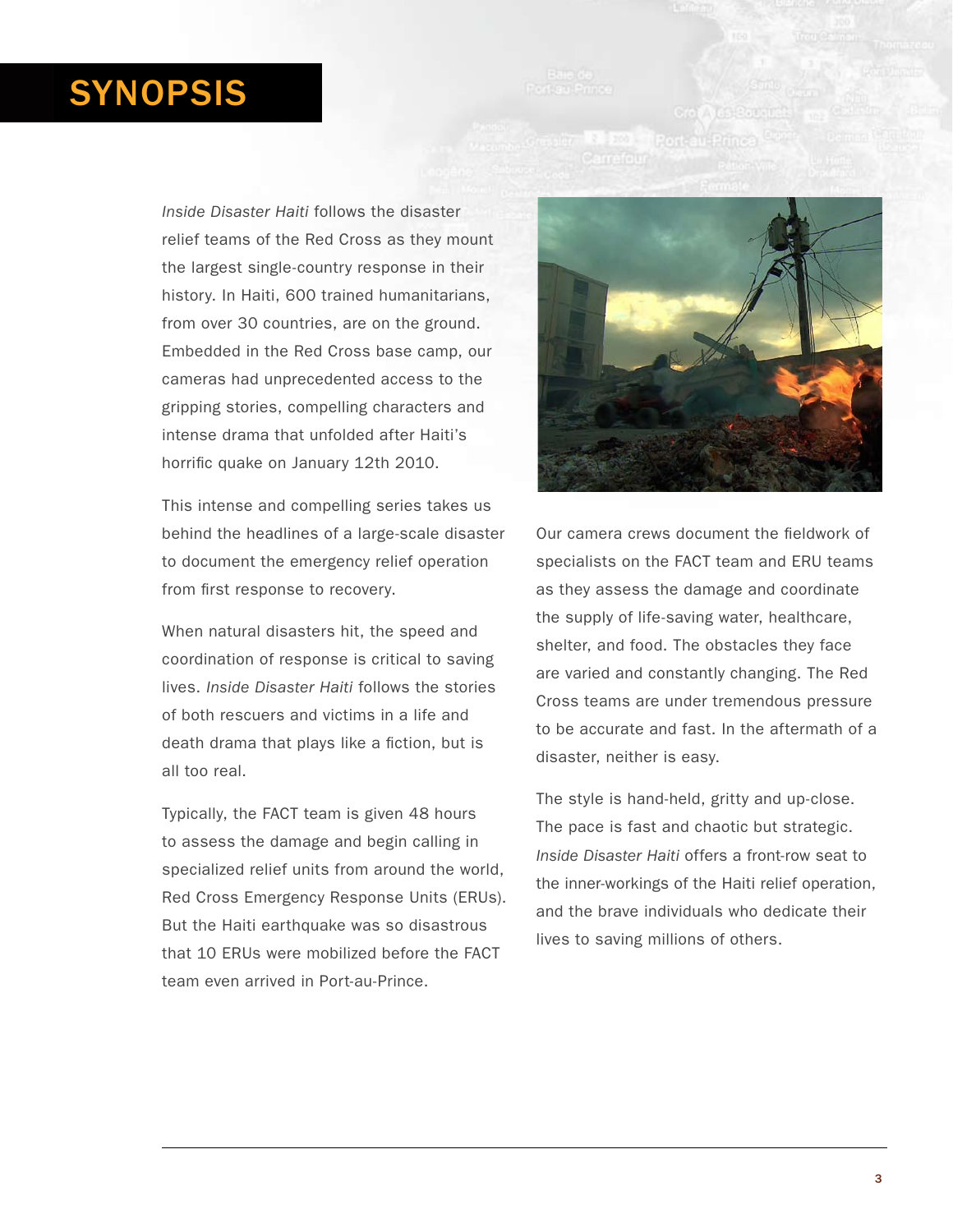# EPISODICS

### **SHORT EPISODICS**

#### Episode 1 – Emergency

Thirty-six hours after one of the deadliest earthquakes in history, a team from the International Federation of Red Crosses (IFRC) is travelling overland into Haiti. Over the next 21 days Haiti will become the largest response operation in the IFRC's history. The team begins by setting priorities – 300,000 are injured, 1.5 million are homeless and hundreds are still buried alive under the rubble.

#### Episode 2 – Relief

Two weeks after the earthquake, people are becoming increasingly desperate — more than a million people need food, water and emergency shelter. Operations become increasingly difficult for the team, as food drops and distributions create an atmosphere of anxiety and fear. By day 14, 21 Emergency Response Units are operational distributing cleaning drinking water, medial care and emergency supplies to the camps, but the need is overwhelming. At least 500,000 people are still in need of emergency shelter, and Haiti's rainy season is just weeks away.

#### Episode 3: Recovery

In Haiti, six months after one of the world's most deadly earthquakes people are struggling to survive and the Red Cross is one of the few organizations still distributing aid. Haiti's recovery remains painstakingly slow and riddled with complex challenges. Crime and violence are on the rise in the camps and land rights and political instability stand in the way of reconstruction; the situation is dire. Haiti's recovery is a long road, but if done right, we will be much better prepared for next time.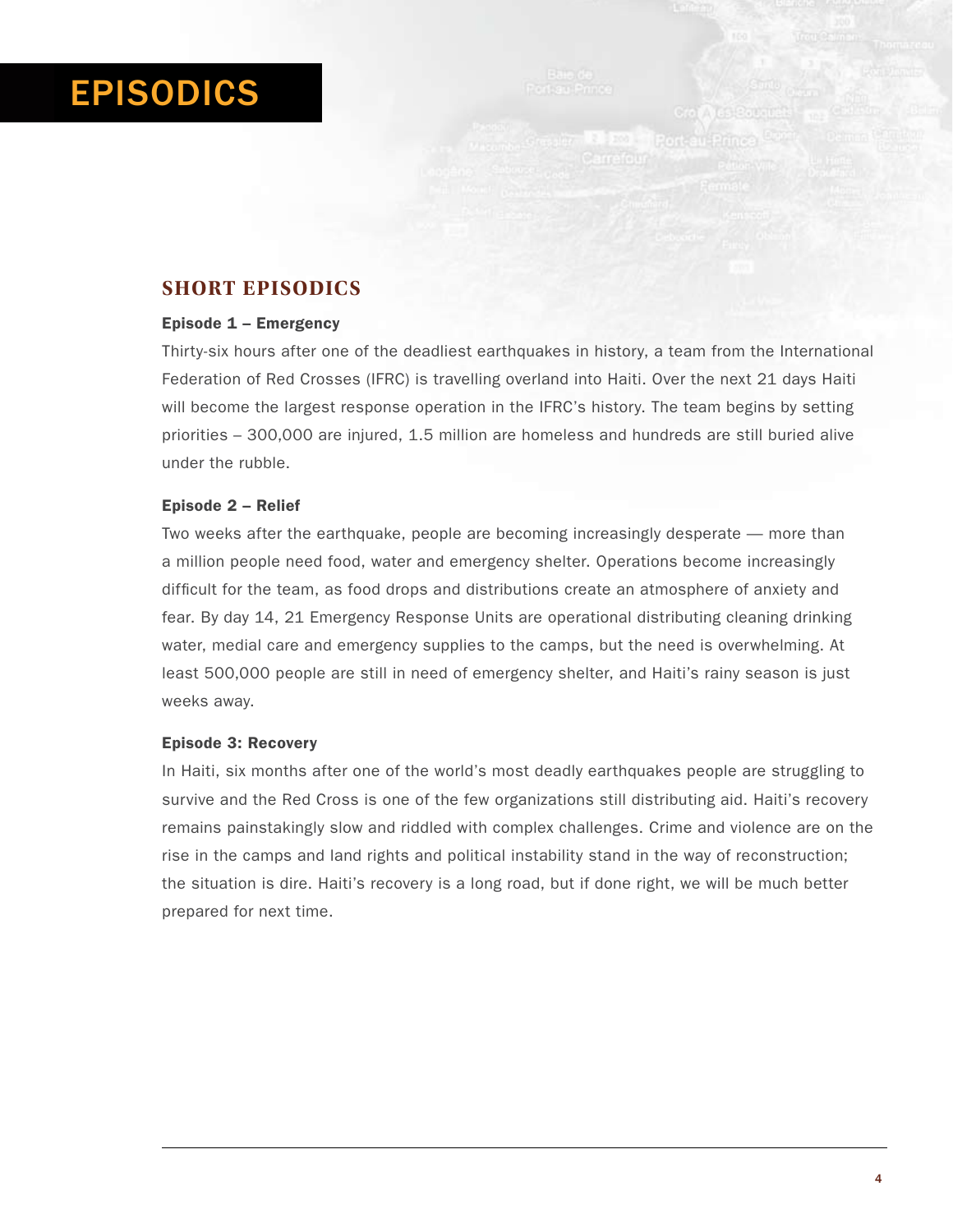### **Episode 1 – Emergency**

Thirty-six hours after one of the deadliest earthquakes in history, a team from the International Federation of Red Crosses (IFRC) is travelling overland into Haiti. Over the next 21 days Haiti will become the largest response operation in the IFRC's history. For the Red Cross team, it is the most challenging mission of their careers – a major disaster, in a capital city, in one of the poorest countries in the world.

In the first days of the disaster the team sets priorities: health, water, relief, food and shelter. It's like triage, but on a massive scale – 300,000 people are injured, and 1.5 million are homeless, hundreds are still buried alive under the rubble. Jean-Pierre Taschereau, the team's leader, calls in 21 Emergency Response Units (ERUs) to cope with the country's overwhelming need.

Hossam Elsharkawi is in charge of the Red Cross' rapid deployment field hospital. He and his medical team are on the ground just four days after the quake, but with hundreds of agencies competing to land supplies at the airport, the plane carrying their surgical equipment is rerouted to Santo Domingo.

Getting the Red Cross' specialized teams, life-saving equipment and relief supplies into the field is the job of Ian Heigh, the IFRC's logistics coordinator. It means moving thousands of tons of supplies through a damaged airport, a destroyed seaport, and a city in ruins. It's a nearly impossible task.

The Haiti earthquake is Gennike Mayers' first disaster mission. As an information officer with the Trinidad Red Cross, she's done most of her crisis reporting from afar. In Haiti, she's seeing the human face of disaster for the first time. In a makeshift clinic, set up in the car park of a police station, Gennike is moved to try to save a pregnant woman who will die if she doesn't receive medical treatment.

In the early days of the disaster death is everywhere, but the unfolding tragedy in Haiti will be shouldered by the quake's survivors. Magalie Landee is a 37-year-old, middle-class entrepreneur who lost four children, her business and her house; somehow she must find a reason to go on.



After the emergency phase of a disaster is over, aid agencies like the Red Cross face the daunting task of getting basic needs and services back on line in a capital city that has been reduced to rubble. To reach those most in need they will need the help of the Haitian people.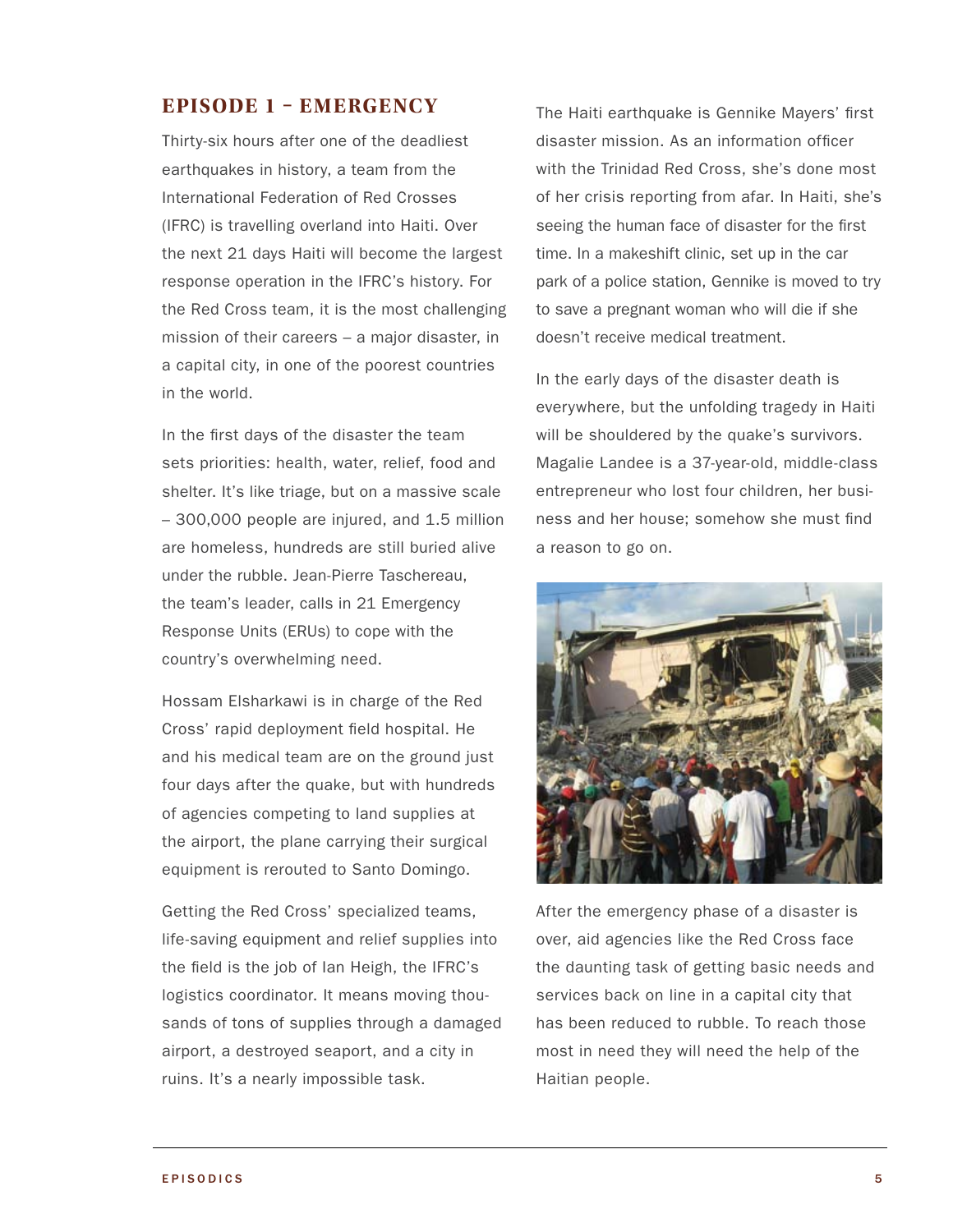### **Episode 2 – Relief**

Two weeks after the earthquake, there are close to 1,000 camps in Port-au-Prince. In the capital alone, more than one million people are in need of food, water and emergency shelter. With each passing day, people in the camps are becoming more and more desperate.



Military food drops and chaotic government distributions have created an atmosphere of anxiety and fear, intensifying an already insecure situation. For agencies that are committed to working without armed security, like the Red Cross, it's becoming increasingly difficult to operate.

Steve McAndrew, the Red Cross' person in charge of relief distribution, works with camp committees to try to organize safe distributions, but the loss of community systems and structures in the earthquake has made it difficult to bring order to the overcrowded camps.

Working around the clock for two weeks, Ian Heigh has managed to bring in and set up 21 Emergency Response Units for the Red Cross operation. By day 14 they are all operational, providing medical care, and distributing clean drinking water and emergency supplies to the camps. Ian's next challenge is finding warehouse space in a capital city where 250

commercial buildings have been reduced to rubble.

With 20 years experience responding to the world's worst disasters, Hossam Elsharkawi becomes the point person for organizing the dozen medical NGOs set up next to the capital's destroyed General Hospital. Trying to bring order to a chaotic situation, Hossam juggles the needs of the hospital's growing list of patients with the requests of VIP visitors who want to bring media attention to the disaster.

In the camps, Haitians are surviving any way they can. Marcel Phevenun lives with his wife and son in the one of the city's largest camps, Champ de Mars, opposite the crumpled National Palace. Marcel can fix anything. He's a mechanic by trade and a survivor at heart. Refusing to dwell on the past, Marcel is determined to return to normal life; but with the entire economy destroyed, it's hard to find work and inflation is making essential items like food, water and gas unaffordable.

Louken Pluviose is a local Red Cross volunteer providing basic medical care in a camp called Juvenat. Since the first days of the disaster he's been caring for his camp's sick and injured. Three weeks on, he's worried there will be no more help now that the emergency is over. In his camp, a team of Nicaraguan doctors is preparing to leave. Promises from many different aid agencies to bring tents have not materialized. Three weeks after the earthquake, families at Juvenat are still sleeping under bed sheets hung from sticks. In less than a month Haiti's rainy season will begin.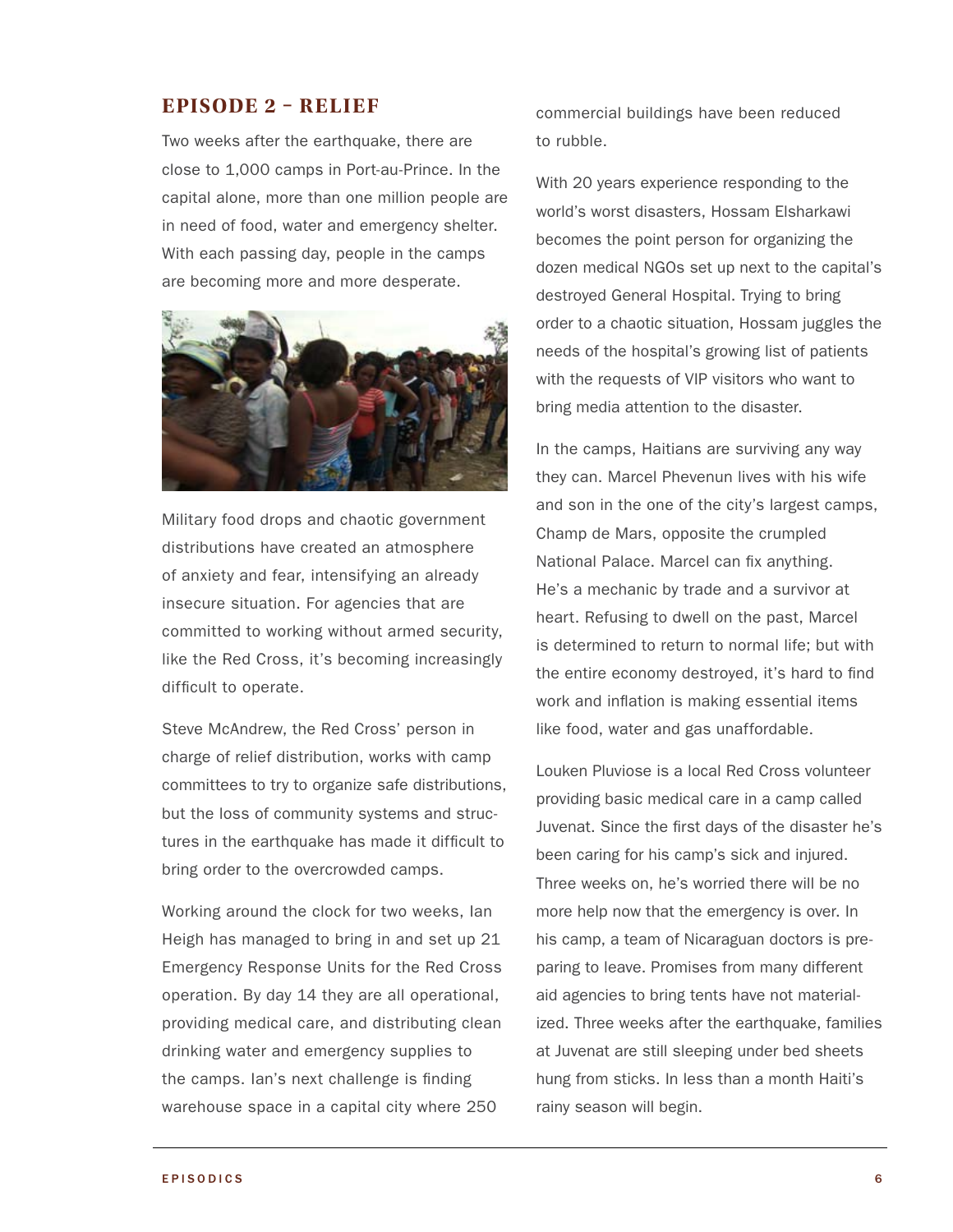### **Episode 3 – RECOVERY**

In Haiti, six months after one of the world's most deadly earthquakes, over 1.5 million people are struggling to survive in more than 1,500 camps across the country. Land rights and political instability stand in the way of reconstruction, along with 20 million cubic tons of rubble. Six months after the quake, less than 10 percent of the rubble is cleared, and the construction of habitable shelters is stalled. Unlike the emergency and relief phases of a disaster, recovery is riddled with complex challenges.

The Red Cross recovery operation is being led by Steve McAndrew, someone who was there from day one. In the early days of the disaster, Steve was in charge of distributing emergency shelter to people in the camps, now as head of recovery his goal is to help move them out. The Red Cross has committed to build 30,000 shelters in Haiti, but six months after the disaster less than 200 homes have been completed. Building is a complicated endeavor in a country where less than five percent of the land has clear title, and the last land survey dates back to the Napoleonic age.

To add to the country's instability, Haiti's presidential elections are in three months, and campaigning has already begun. Over 35 candidates put their name forward, including Haitian-born, international pop-star Wyclef Jean. And while there are many parades and promises Haiti's recovery remains painstakingly slow.

With the focus now on reconstruction, aid distribution in the camps has all but stopped. The Red Cross is one of the few organizations still distributing aid in the camps, but their efforts alleviate only a small fraction of the suffering of hundreds of thousands. Crime and violence are on the rise in the camps, as the situation becomes more and more dire.

Louken Pluviose's camp is a shadow of its former self: a muddy, littered field of tattered tents. Like most of the camps in Haiti, Juvenat is on private land and the owners want the people to leave. Juvenat sits in a valley alongside a seminary on land owned by the church. In an effort to force people off the land, the priests erect a sheet metal fence around the camp and stop aid groups from entering their property.



Magalie Landee lost everything in the earthquake; her home, her business and her children. Then, five months after the disaster, she discovered her 2-year-old daughter was alive. Aquina escaped their collapsed house, but only to be kidnapped by a neighbour. Finding Aquina gives Magalie hope that she might be able to find the strength to start over.

Haiti's recovery is a long road that is difficult to travel. There are many challenges and none are easily solved. But if done right, we will be much better prepared for next time.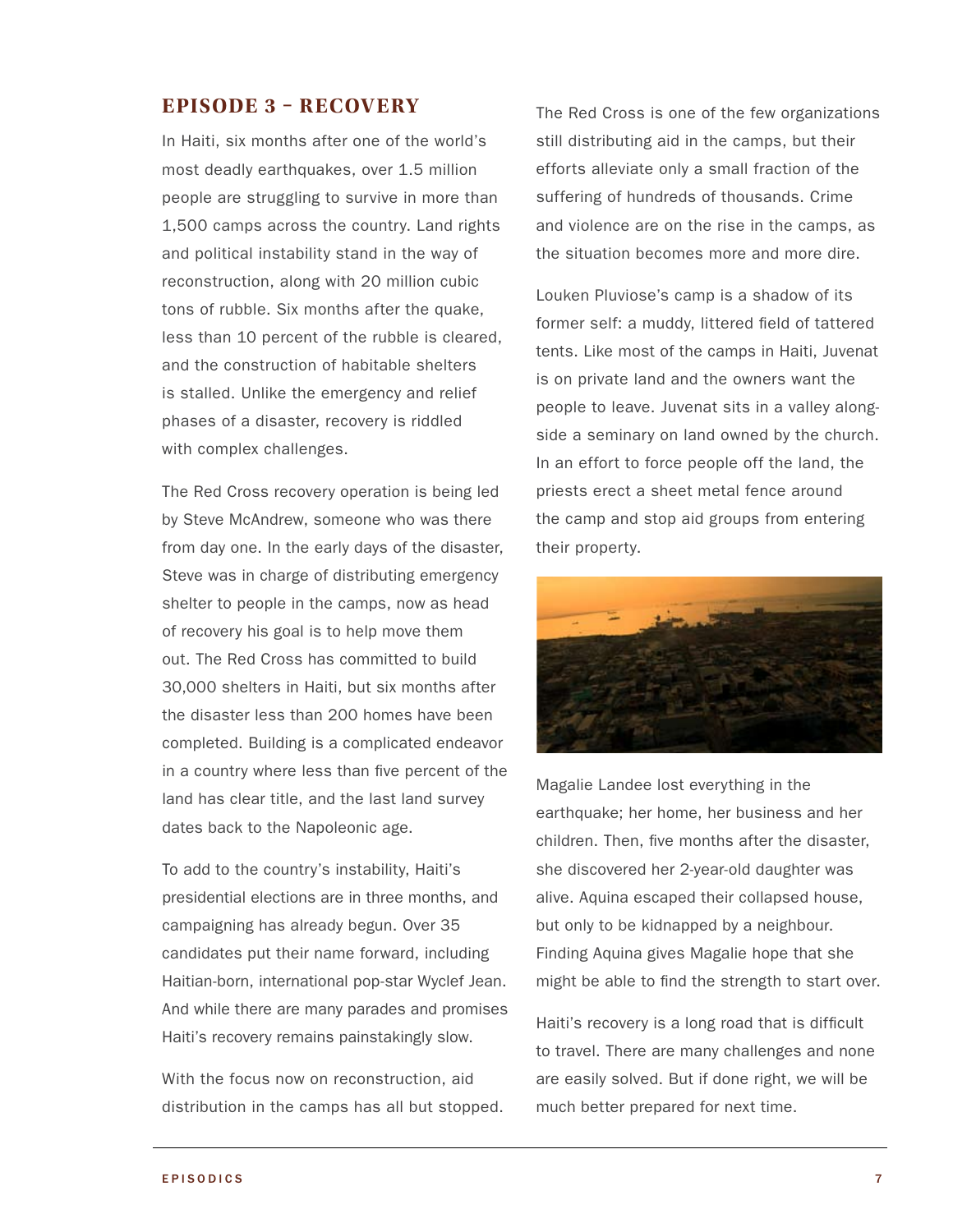# Production Story

#### **PRE-PRODUCTION**

*Inside Disaster Haiti* was greenlit in September 2009. We had two film crews on standby ready to deploy the moment the Red Cross mobilized its international disaster response teams. Because we had no way of knowing whether we would be filming in the aftermath of a cyclone, a tsunami or an earthquake, we had to be prepared for every situation. We packed military food rations, water filters, sleeping bags, mosquito nets, satellite phones, a generator… and then we waited. We tracked every warning sign; tropical storms, earth tremors, rumbling volcanoes. There were many false alerts – disasters not big enough to warrant a largescale international response – the tsunami in Samoa, an earthquake in Indonesia, typhoons in the Philippines. Then, the most unexpected disaster struck… at 16:54 on January 12th, an earthquake in Haiti.

The quake hit just before nightfall. Communications were knocked out. It was difficult to get information from people on the ground. Most of the news coming out of Haiti was through social media, twitter accounts and text messages. An hour after the quake I was on the phone with my contact at the Red Cross. They were waiting for confirmation of damage before mobilizing their team, but given Haiti's poverty, lack of resources and infrastructure, massive destruction was almost certain. Every media organization was

**By Nadine Pequeneza**

already focused on getting their teams into the country. We booked our plane tickets that evening and at 21:00, the Red Cross confirmed it was sending FACT; their international emergency response team into Haiti.

There were conflicting reports as to whether the Port-au-Prince airport was open. We booked tickets to Miami, thinking we would fly direct to P-A-P from the U.S. (if the airport was operational) or to Santo Domingo and then drive across from the Dominican Republic. At Pearson International Airport, in Toronto, we found out all flights from Miami to P-A-P were cancelled, and every carrier was booked solid for the next five days. It would be almost a month before the P-A-P airport reopened for passenger carriers. We rerouted through Boston to the Dominican Republic and arrived at 16:00 on Wednesday January 13th. Some members of the FACT team were already there. At 02:00 on January 14th, the team leader, Jean-Pierre Taschereau arrived, and two hours later we were driving toward the Haitian border.

### **HAITI**

On January 14th – day two of the disaster – our camera crosses the Dominican border into Haiti with the Red Cross Field Assessment and Coordination Team (FACT). FACT is the Red Cross' international, multidisciplinary team, trained to assess need, call in help, and oversee a disaster response.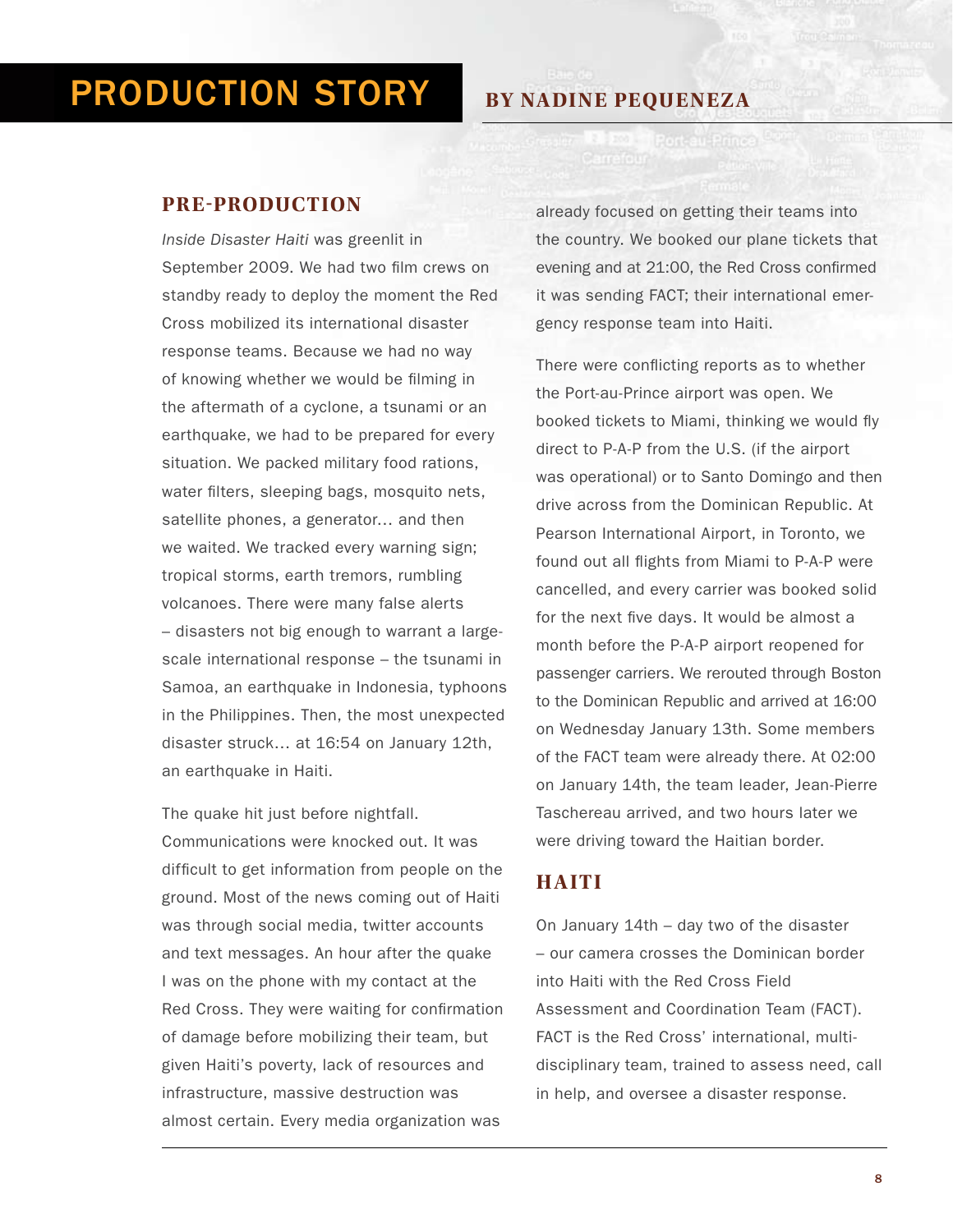With specialists in health, relief, logistics, and water and sanitation, they have all the skills necessary to tackle a complex, urban disaster.

Typically the FACT team is given 48 hours to assess the damage and begin calling in specialized relief units from around the world, Red Cross Emergency Response Units (ERUs). In Haiti, the scale of the disaster is so huge, 10 ERUs are mobilized before the FACT team arrive in Port-au-Prince. By day 4 of the disaster hundreds of relief workers are on the ground, but the disaster zone is riddled with obstacles.

Roads are blocked. Vehicles and gas are in short supply. Food and water for their own staff is limited to what the Red Cross can bring in from the Dominican. Until the IT ERU can set up a radio network, communications are almost impossible. For the first week, the team struggles with the logistical problems endemic to a massive relief operation. With hundreds of NGOs operating in Haiti, bottlenecks at the airport and the Dominican border restrict the flow of life-saving equipment and medical staff.

Over the next weeks the FACT team continually reassesses need and revises their operation to save as many lives as possible. Joined by their ERU colleagues, these brave individuals are our characters in a life and death drama that threatens the lives of tens of thousands. The stakes couldn't be higher.



Our second camera crew is among the Haitian people, following the stories of three individuals affected by the disaster. They represent a cross-section of Haitian society, each coping with their own personal tragedies. A mother who lost four of her five children, her home, and her business struggles to survive. Nearly a month after the disaster, Magalie Landee has yet to receive any international assistance. Marcel Phevenun isn't waiting for aid, he is determined to rebuild his life on his own. In what will become one of the largest camps, Champs de Mars, Marcel is the first to build a shelter for he and his family. And in Camp Juvenat, Louken Pluviose uses his rudimentary first-aid training to open a clinic. Starting with only guaze and a few aspirin, he builds a first-class clinic for his camp community, helped by the Nicaraguan military.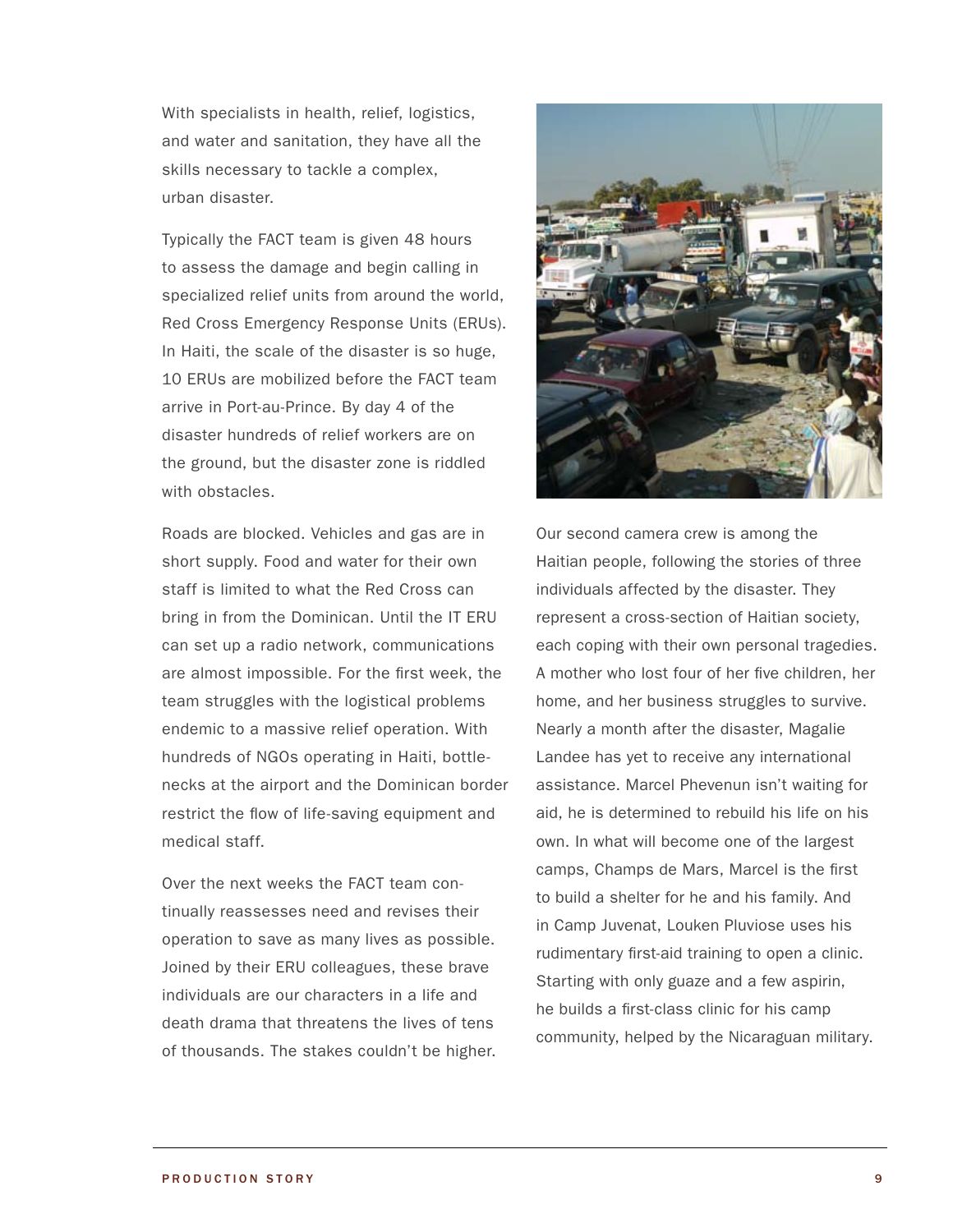

### **THE DOCUMENTARY**

*Inside Disaster Haiti* offers a front row seat to the inner-workings of a large-scale disaster relief operation. It is a poignant analysis of the anatomy of a disaster, calling attention to the most pressing issues facing a global community of humanitarian workers in a world of increasingly devastating disasters.

Shot in HD, this documentary series plays like a fiction, but is all too real. The live action is captured as it unfolds over six months, from the moment the FACT team hits the ground until they hand-off to field coordinators who will oversee the long-term recovery.

The style is hand-held, gritty and up-close. The pace is fast, and chaotic but strategic. Everything about the look of this documentary reflects the evolving situation. As the minutes play, and the relief operation progresses, the style gradually changes to reflect a crisis brought under control.

Our camera crews will document the fieldwork of specialists on the FACT and ERU teams as they assess the damage, and coordinate the supply of life-saving water, healthcare, shelter, and food. The obstacles they face are varied and constantly changing. No two disasters are ever the same.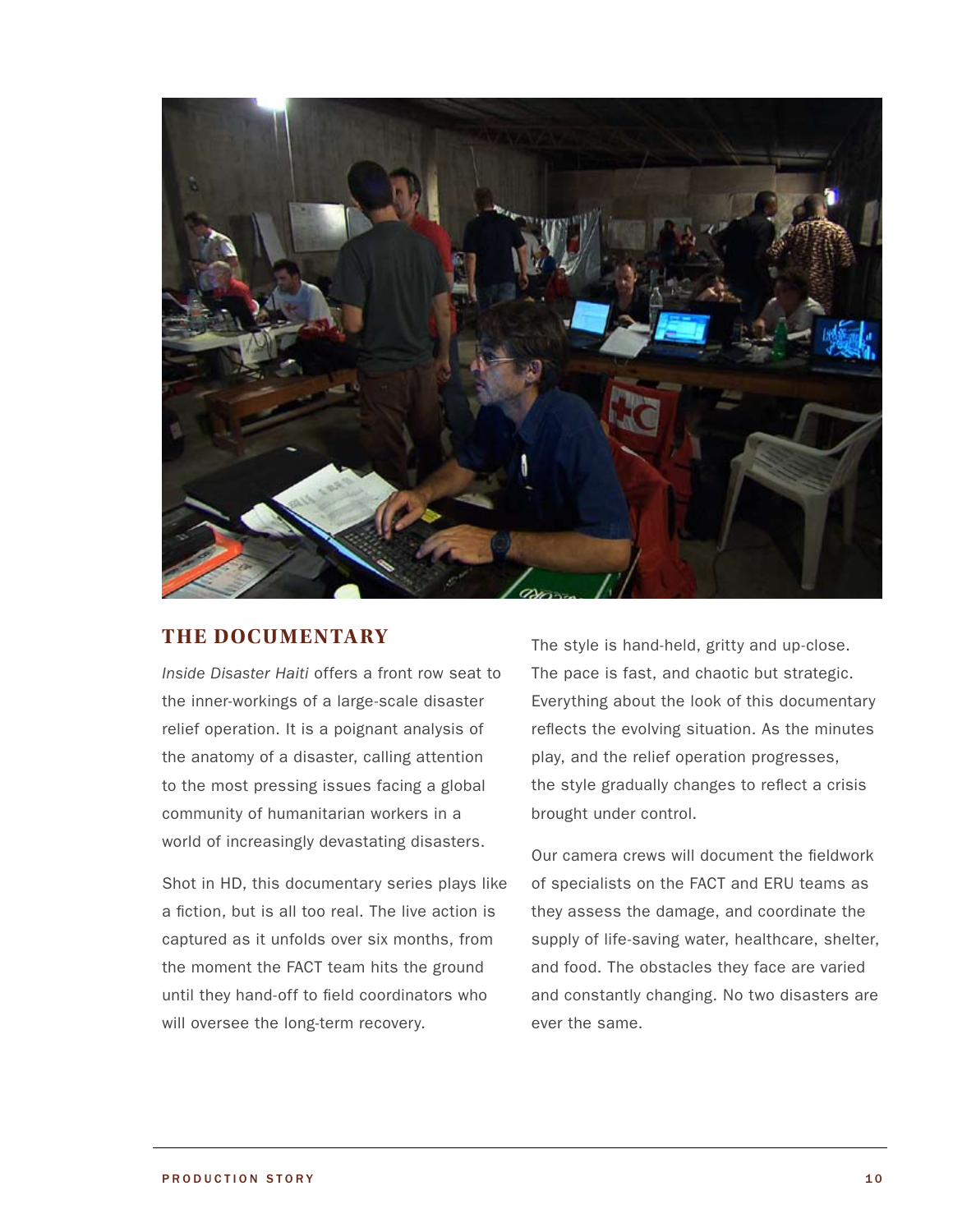# DIRECTOR'S STATEMENT



Public awareness and involvement in disaster relief is at an unprecedented high and people want to know more. Nearly half of all adult Canadians donated to a relief agency following the devastating 2004 Tsunami disaster. The Hatii earthquake triggered a similar outpouring of sympathy from around the world. Within hours of the quake, millions of dollars began pouring in.

When a disaster first hits, media coverage is intense, but the news reports are shortlived.*Inside Disaster Haiti* goes behind the headlines to give viewers insight into the people and organizations that respond to crisis situations. The audience receives a first-hand, in-depth account of relief operations from ground zero over several months. In the end, viewers will have an understanding of issues like poverty, environmental sustainability, health education, and capacity building.

Haiti is perhaps the clearest example of how development and preparedness can save literally hundreds of thousands of lives. Woefully inadequate healthcare, a nonexistent infrastructure, urban overcrowding, food insecurity, environmental degradation and a weak government all combined to make Haiti a disaster waiting to happen.

Musievi

**TT** F<sup>or</sup> Port au Princ<br>Carractur

Disasters are directly linked to poverty and to a community's ability to prepare for and respond to natural phenomenon. People around the world are generous when a disaster first strikes but once the tragedy disappears from the headlines, donations dry up. Without adequate resources, humanitarian agencies are unable to prevent the next disaster through recovery projects and local capacity building. I wish for *Inside Disaster Haiti* to be a catalyst for change, encouraging and helping people to get involved when atrisk communities aren't in the spotlight, when assistance can make a lasting difference. It is only through donor education that people can give money effectively. Every dollar for prevention saves \$10 in relief aid.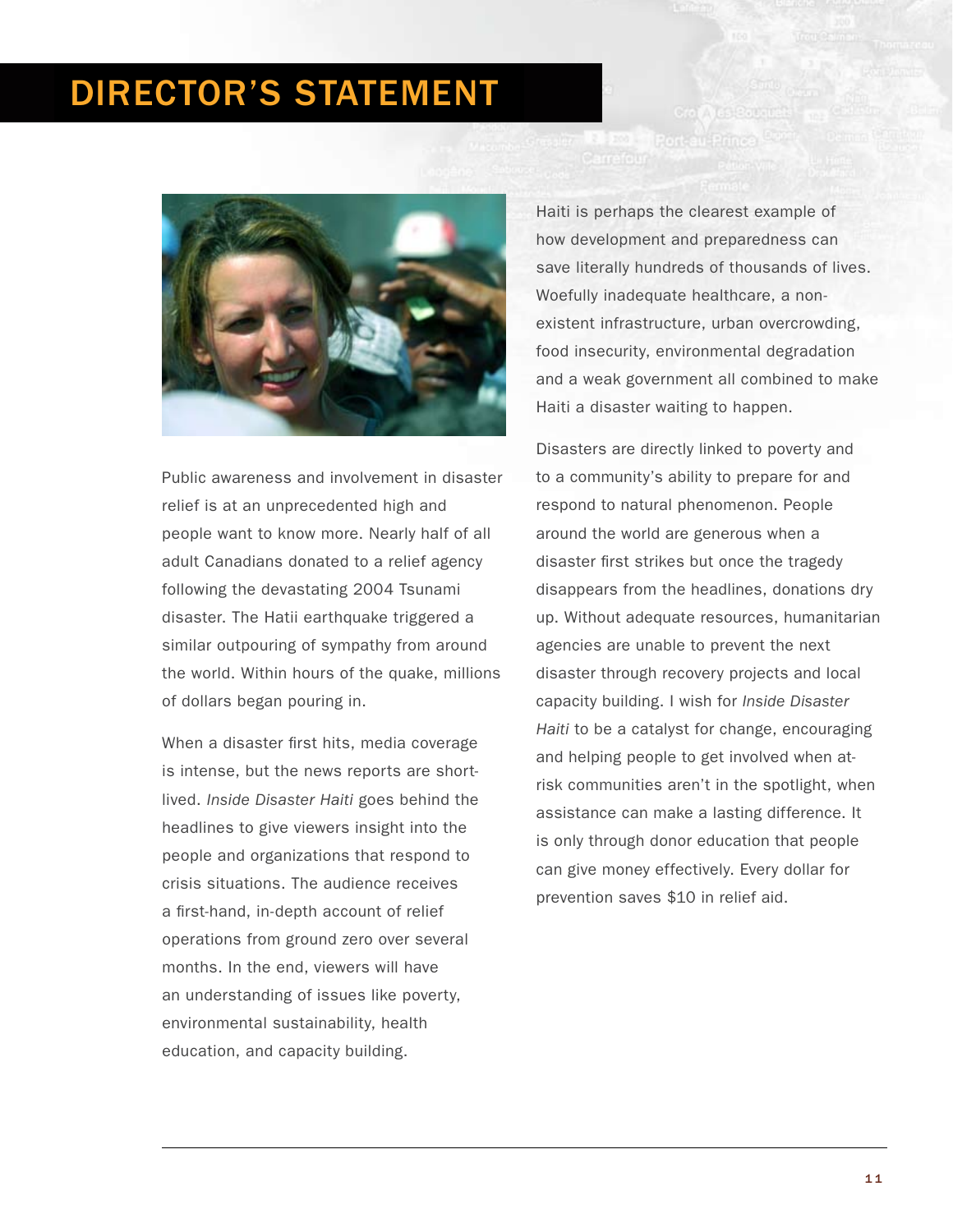# HAITIAN CHARACTERS

Choosing three characters out of the three million people affected by the earthquake in Haiti was not an easy task, and I must thank Stefan Randstrom, our second unit DOP and field director, for helping me find three incredible individuals.

I wanted the characters to be representative of the cross-section of people touched by the disaster. Most often, disasters impact only the most vulnerable people but in Haiti, even those who lived above the poverty line were hit. Magalie Landee was one of many Haitian merchants who lost their business. What made her story even more tragic is that along with her livelihood, she lost four of her five children. I also wanted our characters to reflect the fact that the people affected by disasters are not just victims, they are also heroes. They suffer through the disaster, they respond to the emergency, and they rebuild their lives. Louken Pluviose is one of those heroes.

Our last character, Marcel Phevenun, is among the working poor of Haiti. His life is a testament to the Haitian government's failure to protect its people. Marcel is a skilled, hardworking Haitian who should have regular employment and a comfortable lifestyle – but he is condemned to just trying to survive. Disasters can be opportunities for poverty stricken countries like Haiti and Marcel is exactly the type of person who could help turn Haiti around.



**Magalie Landee** is a 37-year-old, middle class entrepreneur who lost four of her five children, her business and her house in the earthquake. She lives on the street next to her destroyed home with her 11-year-old son, and her deeply depressed husband. Weeks go by and Magalie's neighbourhood of Carrefour-Feuille, in the hills surrounding Port-au-Prince, receives very little assistance. A water truck comes regularly, but food is scarce for those who don't have money. Magalie must rely on the goodwill of her neighbours to eat. She and her remaining family sleep on pieces of cardboard on the street in the open air. There is no privacy to wash or go to the bathroom.

Magalie is a strong woman, who built a thriving electronics business with the help of her family, but her resolve seems to have died along with her children. She says she doesn't have the strength to start over. For Magalie, just staying alive is a daily battle. Until one day, five months after the earthquake struck, she learns her youngest daughter survived.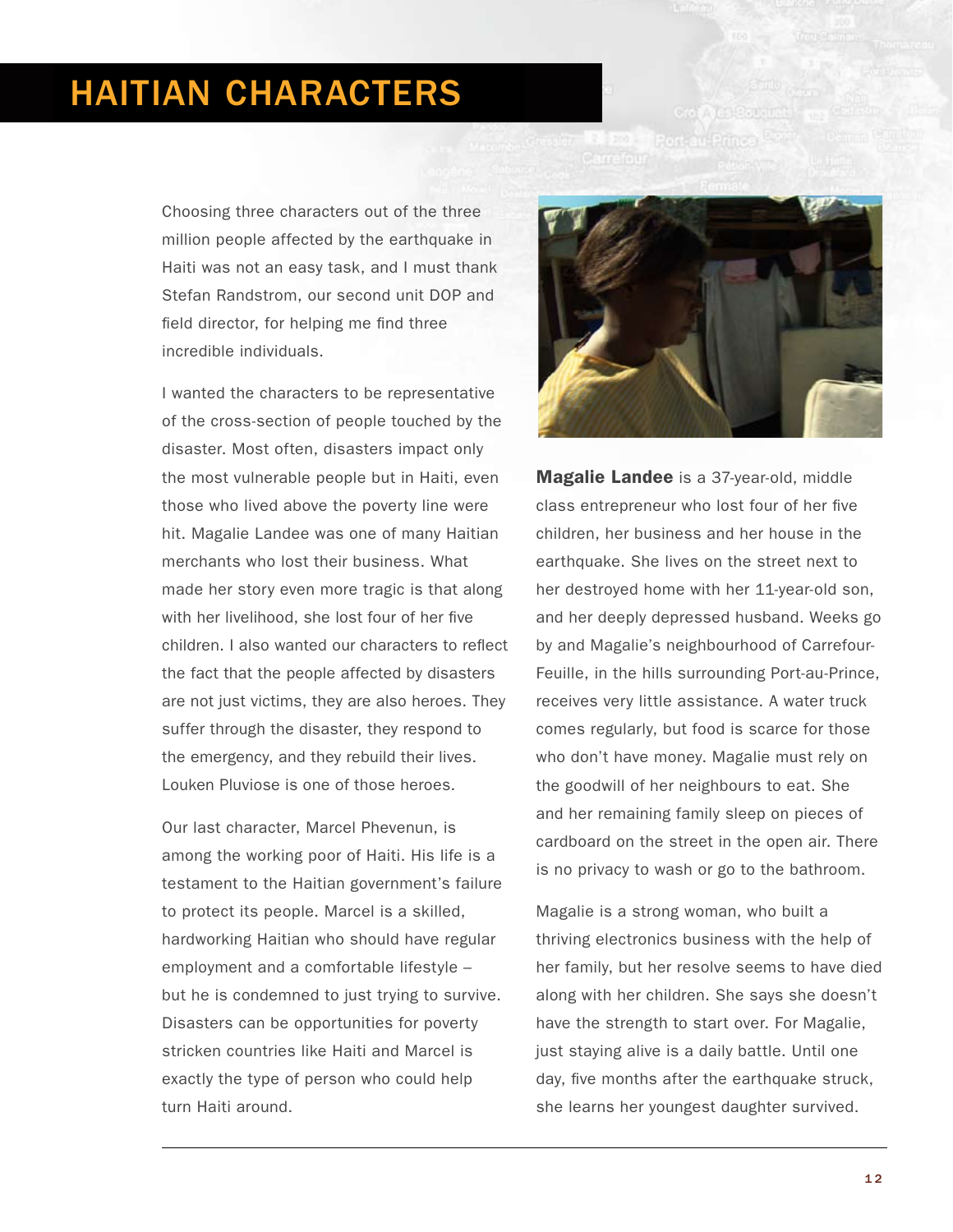

Louken Pluviose is a volunteer paramedic without any formal medical training in a camp called Juvenat. When the earthquake struck, he and his friends pulled survivors from the rubble; people with broken bones, open wounds and missing limbs. Louken spent the first days of the disaster going to doctors' homes collecting what he could to treat the wounded. Before the earthquake, Louken had been a volunteer with the Red Cross, where he received first-aid and disaster response training. Starting with only gauze and a few aspirin, he builds a first-class clinic, with the help of the Nicaraguan military. He quickly becomes a community leader in his camp of 3,000, not only dispensing drugs and basic healthcare, but also advocating on their behalf for food and shelter.

In the camp, Louken lives with his mother and sisters. Before the quake Louken was a computer student, with a bright future. Now, what lies ahead is uncertain. Six months after the quake, Camp Juvenat is under siege. The property is owned by a Christian seminary, and the Brothers want their land back. As the camp's representative, Louken takes it upon himself to negotiate their future.



**Marcel Phevenun** can fix anything. He's a mechanic by trade and a survivor at heart. None of Marcel's family died in the earthquake but he lost his home. Refusing to dwell on the past, Marcel immediately builds a shelter made of wood and sheet metal for himself and his family in Champ de Mars, a 35,000-person camp opposite the destroyed National Palace.

To feed his family, Marcel finds odd jobs fixing motorbikes; he has never been dependent on aid and doesn't want to start now. Marcel is responsible for his wife, two children and an extended family. In post-quake Haiti caring for them becomes incredibly difficult. Months after the earthquake, the economic situation in Haiti is dire. There is no work and inflation is high. Marcel is worried for his own future and the future of his country. Unable to find a job, he starts repairing a truck that he plans to turn into a tuk-tuk – a Haitian bus – but he needs an investor. That person is presidential candidate Michel Martelly. Marcel happens to know Martelly, because he fixed his son's motorcycle.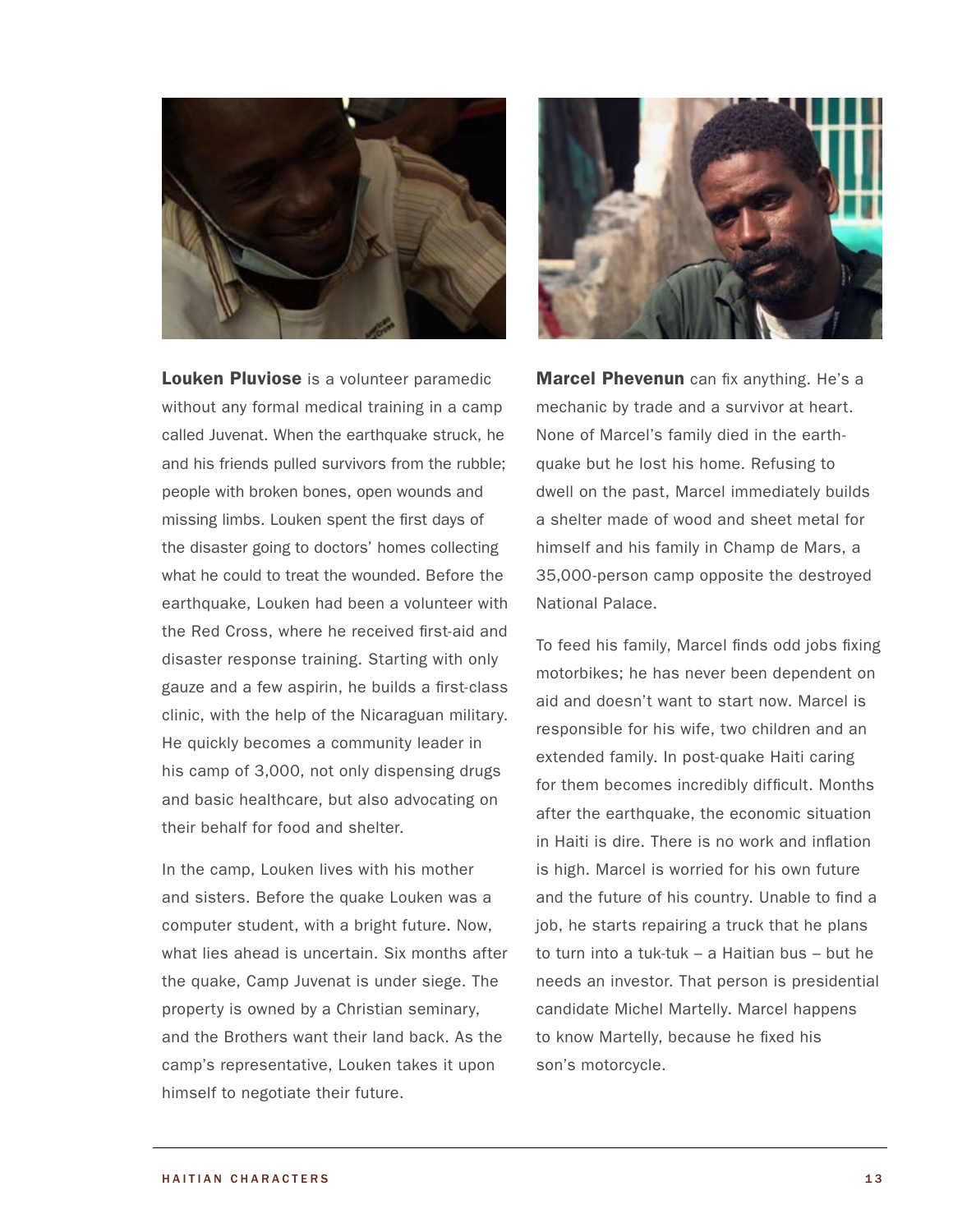# FACT + The International Red Cross



The International Federation of Red Cross and Red Crescent Societies is the world's largest

humanitarian organization, providing assistance without discrimination as to nationality, race, religious beliefs, class or political opinions and the only organization coordinating relief operations at an international level. With 187 countries ready to respond, they are at the forefront of redefining the way humanitarian aid is delivered in times of crisis. This is the first time they have allowed camera crews to document their work.

Founded in 1919, the International Federation comprises 187 member Red Cross and Red Crescent societies, a Secretariat in Geneva and more than 60 delegations strategically located to support activities around the world. There are more societies in formation. The Red Crescent is used in place of the Red Cross in many Islamic countries.

The Federation's vision: "We strive, through voluntary action, for a world of empowered communities, better able to address human suffering and crises with hope, respect for dignity and a concern for equity."

Their mission is to improve the lives of vulnerable people by mobilizing the power of humanity. Vulnerable people are those who are at greatest risk from situations that threaten their survival, or their capacity to live with an acceptable level of social and economic security and human dignity. Often, these are victims of natural disasters, poverty brought about by socio-economic crises, refugees, and victims of health emergencies.

# **FACT (Field Assessment and Coordination Team)**

FACT is the Red Cross' international, multidisciplinary team; trained to assess need, call in help, and oversee a disaster response. With specialists in health, relief, logistics, shelter, water and sanitation, they have all the skills necessary to tackle a complex, urban disaster. They are assisted in the field by a number of highly trained disaster response teams each specialized in a particular area, Emergency Response Units (ERU).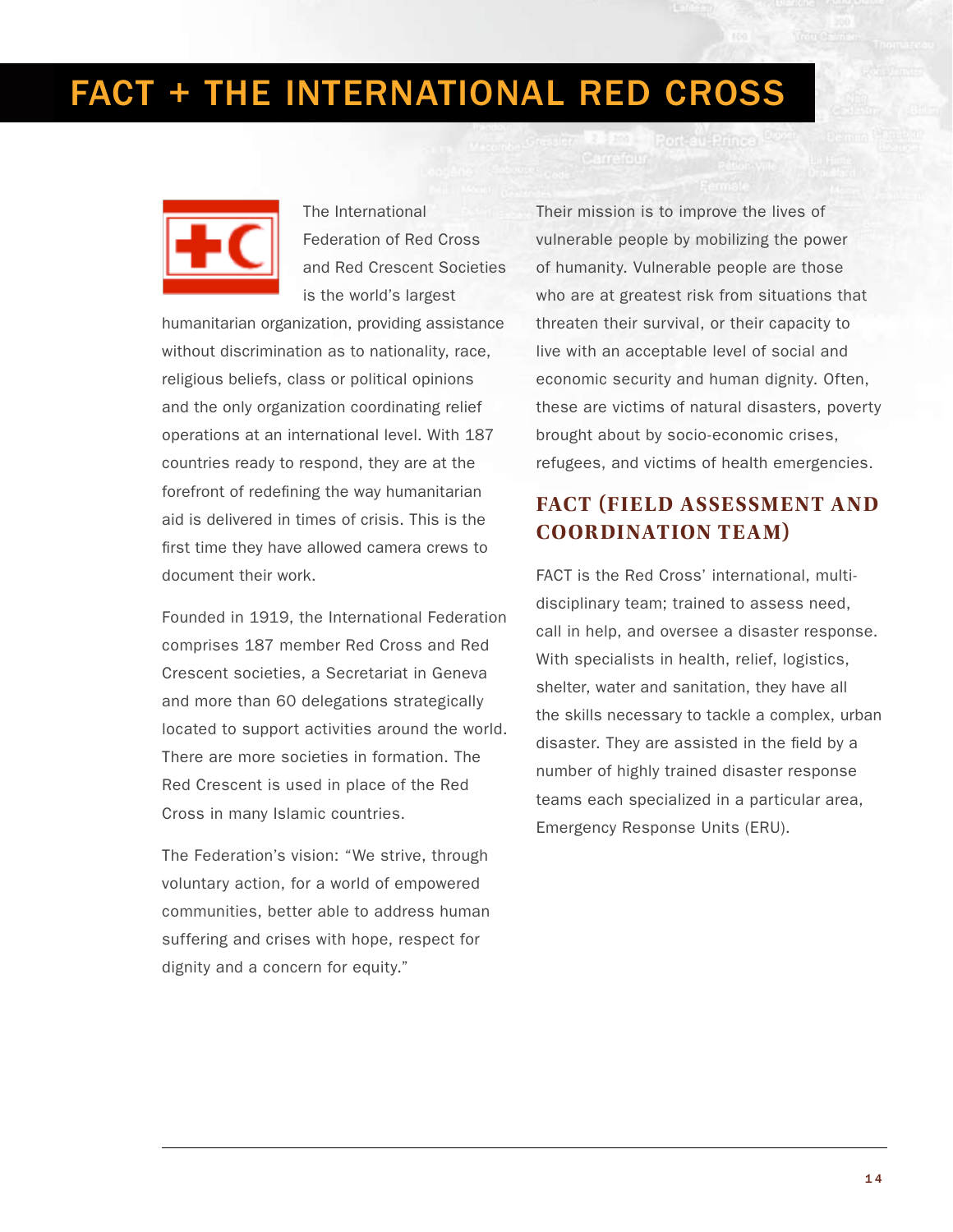### **R ED CROSS TE AM MEMBERS**

### Jean-Pierre Taschereau, FACT Team Leader

Jean-Pierre Taschereau is the leader of the IFRC Field Assessment and Coordination Team in Haiti. He first worked for the Red Cross as a volunteer, helping to provide relief to people displaced by floods in his hometown of Marie-Bose, Quebec. Nineteen years later he is leading the largest single-country response in the Red Cross' history. JP led the Red Cross' earthquake response in Peru in 2007, and managed their hurricane response in Haiti in 2008 – but going into Haiti he knows this mission is different. A major disaster, in a capital city, in one of the poorest countries in the world.

The scale of the disaster and the population's overwhelming need moves him and his team to call in 21 Emergency Response Units (ERUs) in the first two weeks of the disaster. He and his team immediately set priorities: health, then water, then relief, then food, then shelter.

As the situation on the ground changes, so do priorities. JP must adapt to constantly shifting realities, as displaced Haitians migrate, food insecurity grows, and the rainy season threatens hundreds of thousands of Haitians left homeless by the earthquake.

### Steve McAndrew, FACT Relief

Over the past decade, Steve McAndrew has responded to close to 50 disasters around the world. He arrives in Haiti on day 3 of the disaster to lead the Red Cross' global relief distributions. His emergency response team is among the first relief workers to start distributing blankets, tarps, and cooking sets, but their supplies are limited to pre-positioned stock – goods held in country by the Haitian Red Cross.

In the first weeks of the Red Cross operation, getting enough supplies to distribute is the biggest challenge. After being closed for two days after the earthquake, the Port-au-Prince airport re-opens, but with so many NGOs responding to the disaster the Red Cross is competing for landing slots with over 100 agencies. Military food drops and the use of armed security in the first days of the response have set a disorderly tone for distributions, which make it difficult for organizations like the Red Cross to operate.

Committed to providing aid without guns, Steve's team organizes local committees to help assess and distribute relief. Getting their message and goods across to the million plus Haitians in need is never easy.

### Ian Heigh, ERU Logistics Coordinator

Ian Heigh leads the logistics Emergency Response Unit, the most critical component of the Red Cross mission in the early days of disaster. His job is to get specialized teams, lifesaving equipment and relief supplies into the field – but the Haiti earthquake has a record number of complicating factors. The scale of the disaster, the number of people affected, a weak pre-existing infrastructure, and the location of the earthquake – an overcrowded capital city – make Haiti one of the most challenging missions in Ian's 20-year career.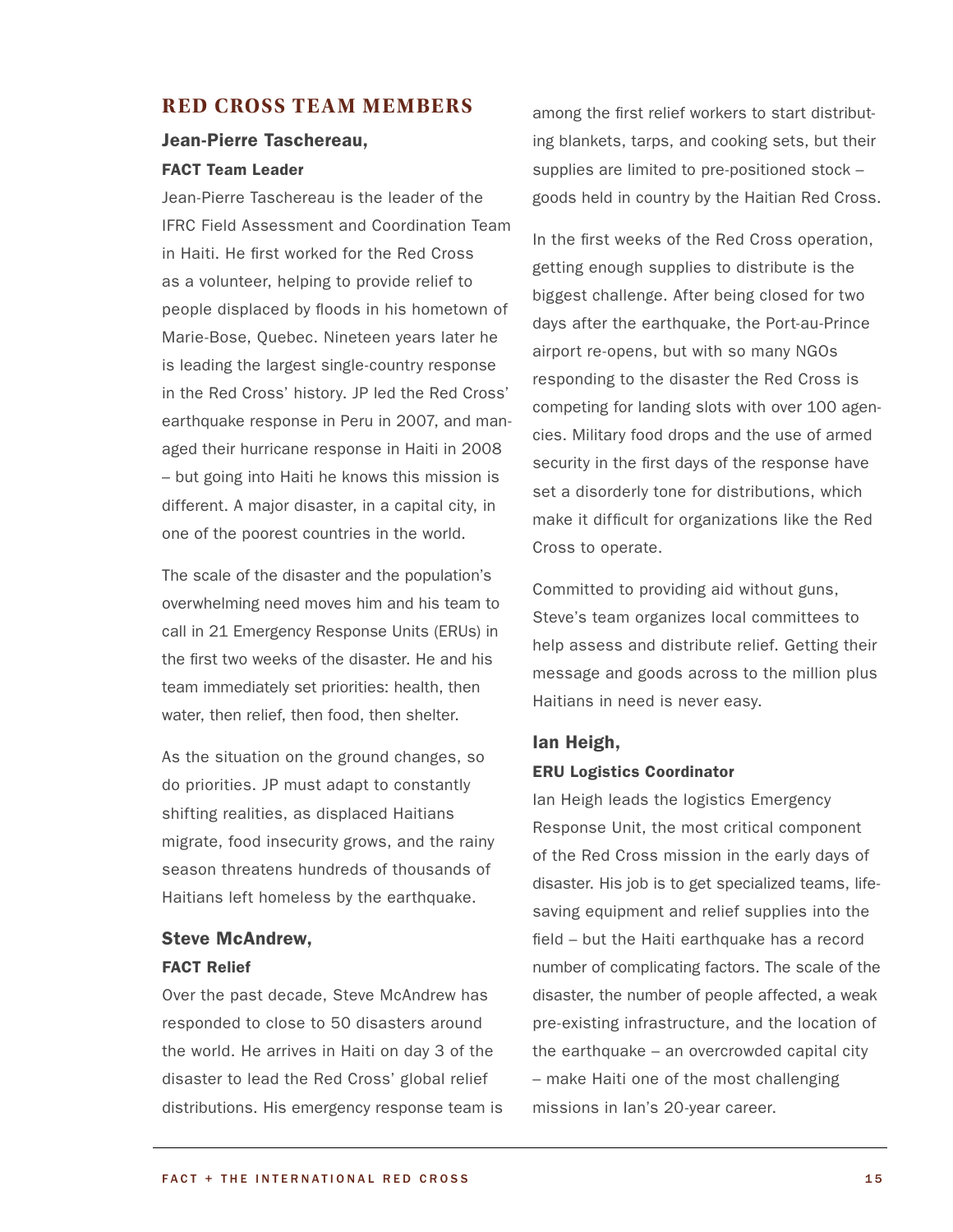His team must move tens of thousands of tonnes of supplies through a damaged airport, a destroyed port, and a city in ruins. Within two weeks, the Red Cross' Haiti operation becomes the largest disaster response the organization has ever run in a single country. Twenty-one Emergency Response Units (ERUs) supplying healthcare, water, sanitation, relief and shelter are deployed to the field. With more than half of P-A-P flattened, Ian is also tasked with finding land and warehouses for a rapidly expanding operation.

#### Hossam Elsharkawi,

#### Emergency Field Hospital Coordinator

At age 4, Hossam Elsharkawi was medevaced out of war-torn Gaza by the Red Cross. As soon as he was old enough, he began volunteering in disaster zones.

A public health specialist, Hossam is in charge of establishing the Red Cross' rapid deployment field hospital, an Emergency Response Unit (ERU) which he helped develop. It's designed for easy transport and quick assembly – plug and play – and the Haiti earthquake is its first deployment. Hossam and his medical team are on the ground just four days after the quake, but logistical problems delay surgery. A damaged airport, blocked roads and downed communications are the recurring challenges in the early days of the operation.

With 20 years experience responding to some of the world's worst disasters in over 30 countries, Hossam becomes the point person for organizing the dozen NGOs that set up around the general hospital in downtown Port-au-Prince.

### Gennike Mayers, FACT Information Officer

Haiti is Gennike's first time responding to a natural disaster. As an information officer with the Red Cross national society in Trinidad, her day-to-day work deals with number and statistics; in Haiti, she's seeing the human face of disaster for the first time.

As the FACT team's information officer, Gennike's job is to report on what's happening in the field, so that donors can get the Red Cross perspective on the relief operation, and understand the priorities and challenges. On day two of the disaster, her first story is reporting on how the Haitian Red Cross is coping with the thousands injured in the earthquake. In a makeshift clinic, set up in the car park of a police station, Gennike is moved to try to help a pregnant woman who will die if she doesn't receive medical treatment. Throughout her mission, Gennike comes face to face with people who need her assistance, forcing her to come to terms with not only her own limitations to provide help, but also the limitations of even large organizations like the Red Cross.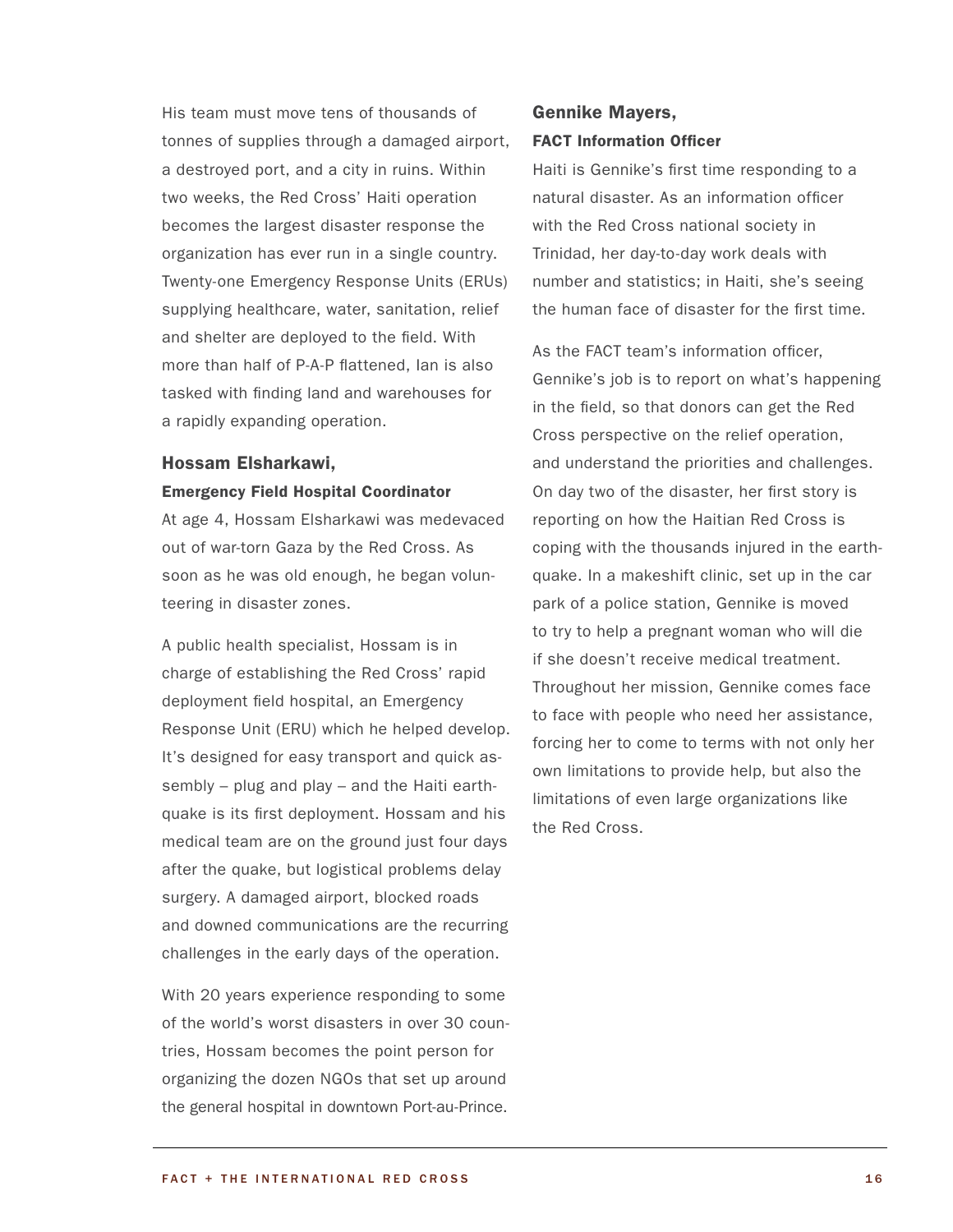# ABOUT HAITI

The second largest Caribbean Island, Haiti is situated 77 km southeast of Cuba. It occupies the western third of the island it shares with the Dominican Republic and has 1530 km of coastline. Mountainous land between the Atlantic Ocean in the North and the Caribbean Sea in the South, Haiti also comprises several islands surrounding the main territory: La Gonâve, la Tortue, l'Ile-à-Vache and la Navase.

Haiti became the world's first black-led republic and the first independent Caribbean state when it threw off French colonial control and slavery in a series of wars in the early 19th century.

However, decades of poverty, environmental degradation, violence, instability and dictatorship have left it as the poorest nation in the Americas.

A mostly mountainous country with a tropical climate, Haiti's location, history and culture – epitomised by voodoo – once made it a potential tourist hot spot, but instability and violence, especially since the 1980s, have severely dented that prospect.

Haiti is ill-equipped to deal with the aftermath of the tropical storms that frequently sweep across the island, with severe deforestation having left it vulnerable to flooding. It also lies in a region prone to earthquakes.

### **Disaster Strikes**

Natural disaster struck with full force in 2010, when the capital Port-au-Prince was hit by a magnitude 7.0 earthquake – the country's worst in 200 years. According to official estimates, 222,570 people were killed, 300,000 injured and 1.3 million displaced. 97,294 houses were destroyed and 188,383 damaged in the Port-au-Prince area and in much of southern Haiti.



In the time period since the earthquake's origin, 59 aftershocks of magnitude (4.5 or greater) were registered. Sixteen of these aftershocks have magnitudes of 5.0 or greater. The two largest aftershocks were magnitude 6.0 and 5.9.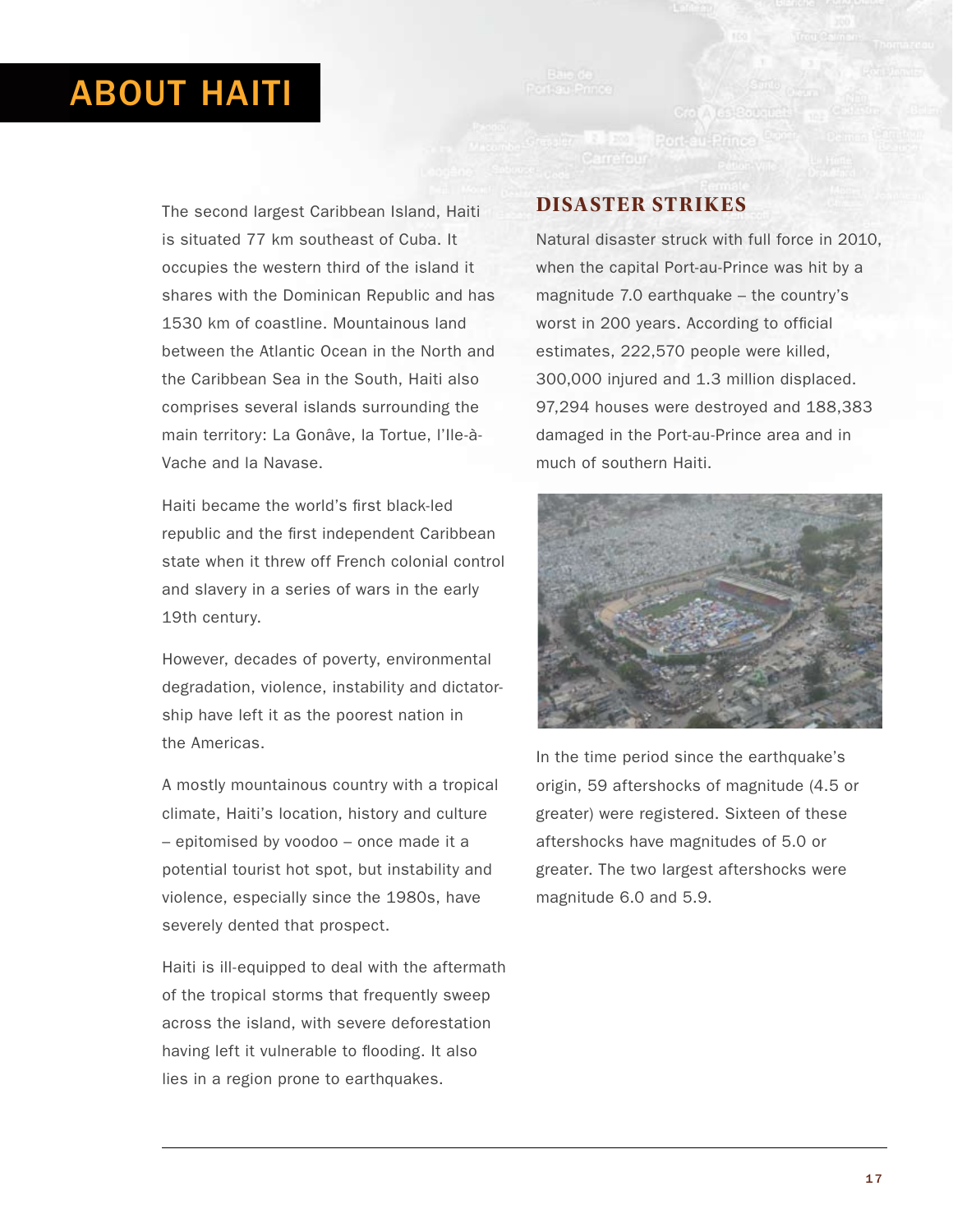# Inside Disaster Online

*Inside Disaster Haiti* is a multi-platform documentary project that includes an interactive website (*[InsideDisaster.com](http://insidedisaster.com)*) and first-person simulation (*[Inside the Haiti Earthquake](http://insidethehaitiearthquake.com)*) that explore themes around the Haiti earthquake and humanitarian work.

Both projects combine content from the *Inside Disaster Haiti* documentary series with interactive material shot, photographed, and researched by PTV Productions' web team.



**[Inside the Haiti Earthquake](http://insidethehaitiearthquake.com)** is an online simulation that allows users to experience the aftermath of Haiti's January 2010 earthquake through the eyes of a survivor, aid worker, or journalist.

Combining a provocative script with real-life documentary footage, photos, and stories from Haiti, *Inside the Haiti Earthquake* allows users to experience the complexities of disaster relief for themselves.



**InsideDisaste[r.com](http://insidedisaster.com)** overflows with educational and interactive content that allows users to explore the complexities of humanitarian work in the 21st century, as well as the specific challenges and experiences that arose from the aftermath of the Haiti quake.

The *Inside Disaster* website is divided into three main categories: *The Haiti Earthquake; Inside Humanitarianism*; and *Inside the Documentary*.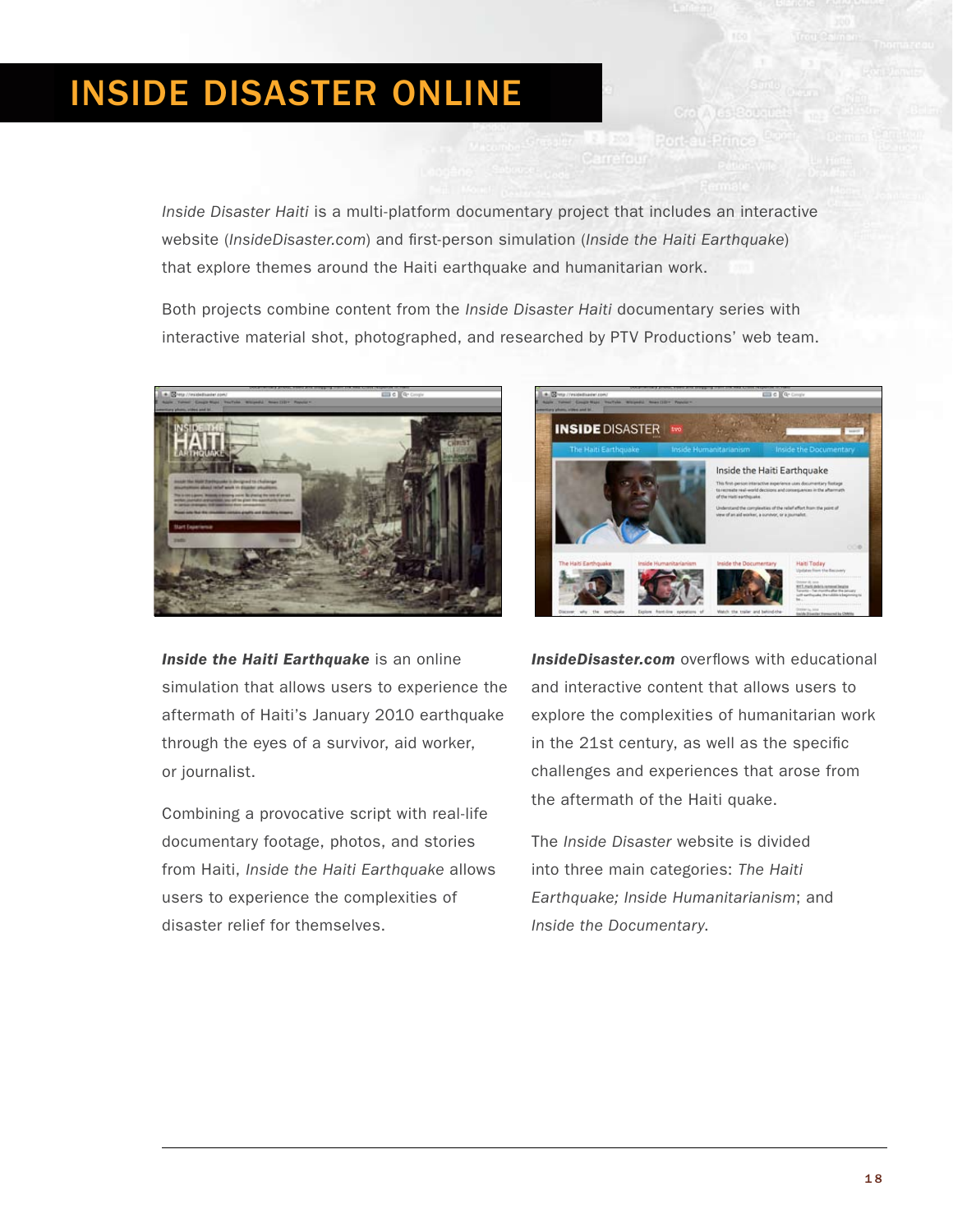*The Haiti Earthquake* is filled with stories, research, and interactive resources to help users understand the "big picture" of the earthquake: why the devastation was so great, how both Haitians and the international community responded to the crisis, and the challenges facing the reconstruction.

*Inside Humanitarianism* focuses specifically on the humanitarian industry, the nuts and bolts of working in the field, and information on how to become an effective and accountable humanitarian donor.



Within *Inside the Documentary*, users can read about *Inside Disaster Haiti*, watch the trailer and behind-the-scenes clips, and learn about the team behind the documentary production.

The first stage of the *Inside Disaster* online project began with a live blog from Haiti that launched within hours of the January earthquake. Throughout the month following the quake, *InsideDisaster.com* featured daily blogging, photos and mini documentaries direct from the disaster zone, uploaded nightly via satellite modem.

The content was produced by Inside Disaster Web Producer, Nicolas Jolliet, a "solo journalists" who travelled with the documentary crew to Haiti, and worked both alongside them and independently during their month in-country. Jolliet's mandate was to capture intimate, everyday tales of Haitian survival from the earthquake's aftermath.

Equipped with a Canon 5D video camera, sound gear, and a Macbook Pro, Jolliet filmed and edited twenty mini-documentaries, shot hundreds of photos, and wrote over 25 blog posts during his month in the country.

This content is all archived on the website *Haiti Today*, which also includes our blog from Port-au-Prince about the reconstruction, written by our Haiti correspondent, Emmanuel Midi.

*[Inside the Haiti Earthquake](http://insidethehaitiearthquake.com)* and *[InsideDisaster.com](http://insidedisaster.com)* launched in Fall 2010 to critical acclaim and numerous awards nominations.

The website simulation is currently being distributed through blogs and educational and humanitarian websites. The *Inside Disaster*  web team is actively seeking educational and media partners to help promote and share this free educational content.

#### Contact us:

#### Lyndsey Westfall,

*Marketing and Social Media Lead, InsideDisaster.com* outreach@insidedisaster.com, 416-531-0100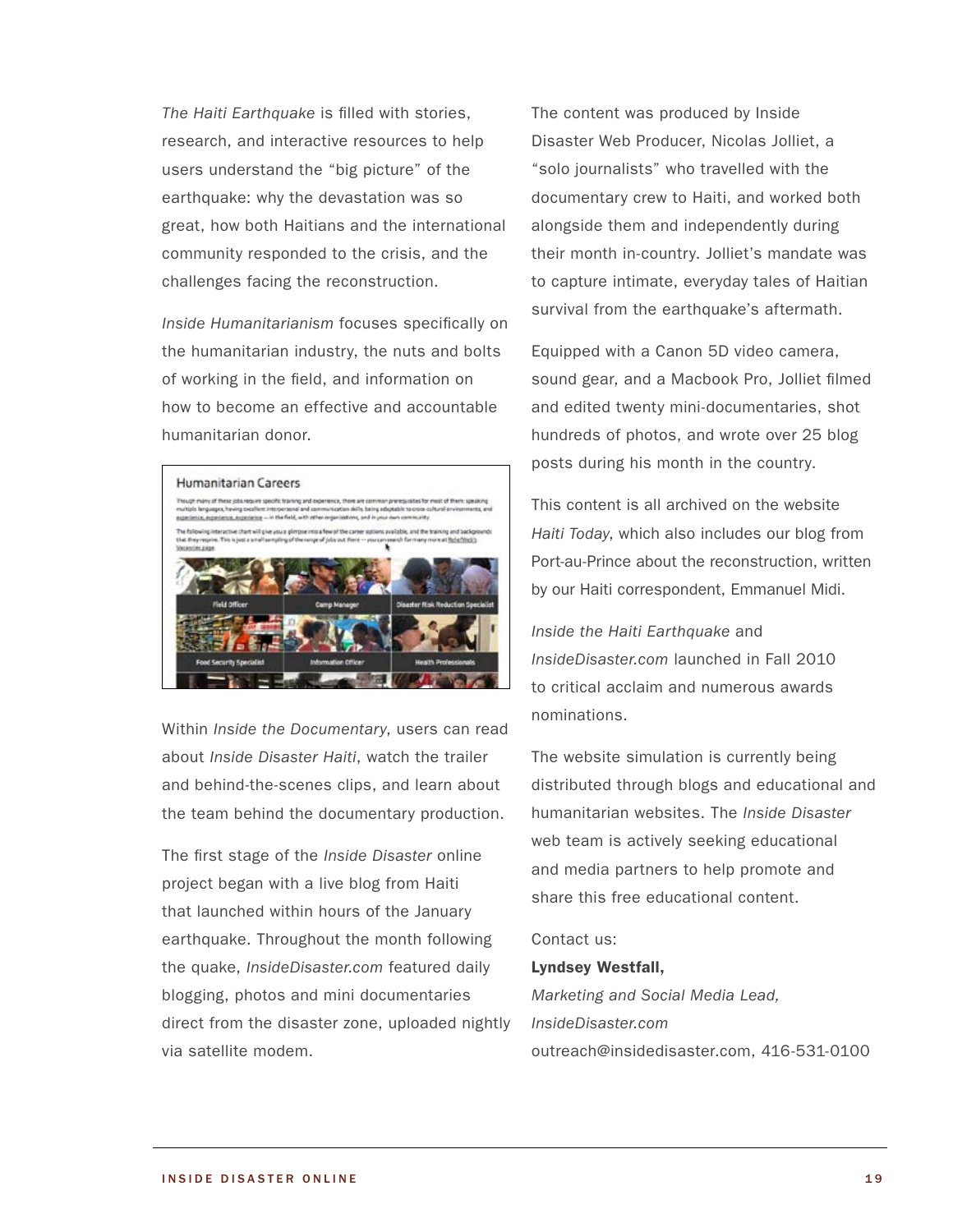# Director Bio



# Nadine Pequeneza, *Producer, Writer, Director*

Nadine Pequeneza has over 15 years experience in the independent production industry directing, writing and producing award-winning factual programs. Experienced in docudrama, history television, process films and biography, she works in a wide variety of genres. Her programs have appeared on CBC, TVO, CTV, Discovery Channel, Global Television, History Television, A&E, National Geographic, TLC, and Sky.

Nadine directed and wrote on eight seasons of the acclaimed History Television series, *Turning Points of History*, telling complex socio-political stories in "Aristide's Haiti," "Argentina's Dirty War," and "A Coup Made in America." She directed the debut episode of Discovery Channel's *Blueprint for Disaster*, using CGI to recreate the worst fire in the history of the London underground. For A&E Biography she directed and wrote high-rating episodes for the popular series *Final 24* on celebrity icons Anna Nicole Smith and Marvin Gaye.

Crob<sup>1</sup>us 200 Port-au-Prince

Her programs have won several awards, including: the Silver Hugo and Gold Plaque at the Chicago International Film Festival, the Gold Medal at the New York International Film & Video Awards, and the Golden Sheaf Award at Yorkton. Nadine is a 3-time Gemini Award nominee in both directing and writing categories.

Currently Nadine is in post-production on her documentary series *Inside Disaster Haiti*, which follows the disaster relief teams of the Red Cross as they mount the largest single-country response in their history. Having negotiated access with the IFRC two years prior, when the Haiti earthquake hit she and her team deployed within 12 hours. The result is a compelling series that takes viewers behind the headlines of one of the most devastating natural disasters in recent history.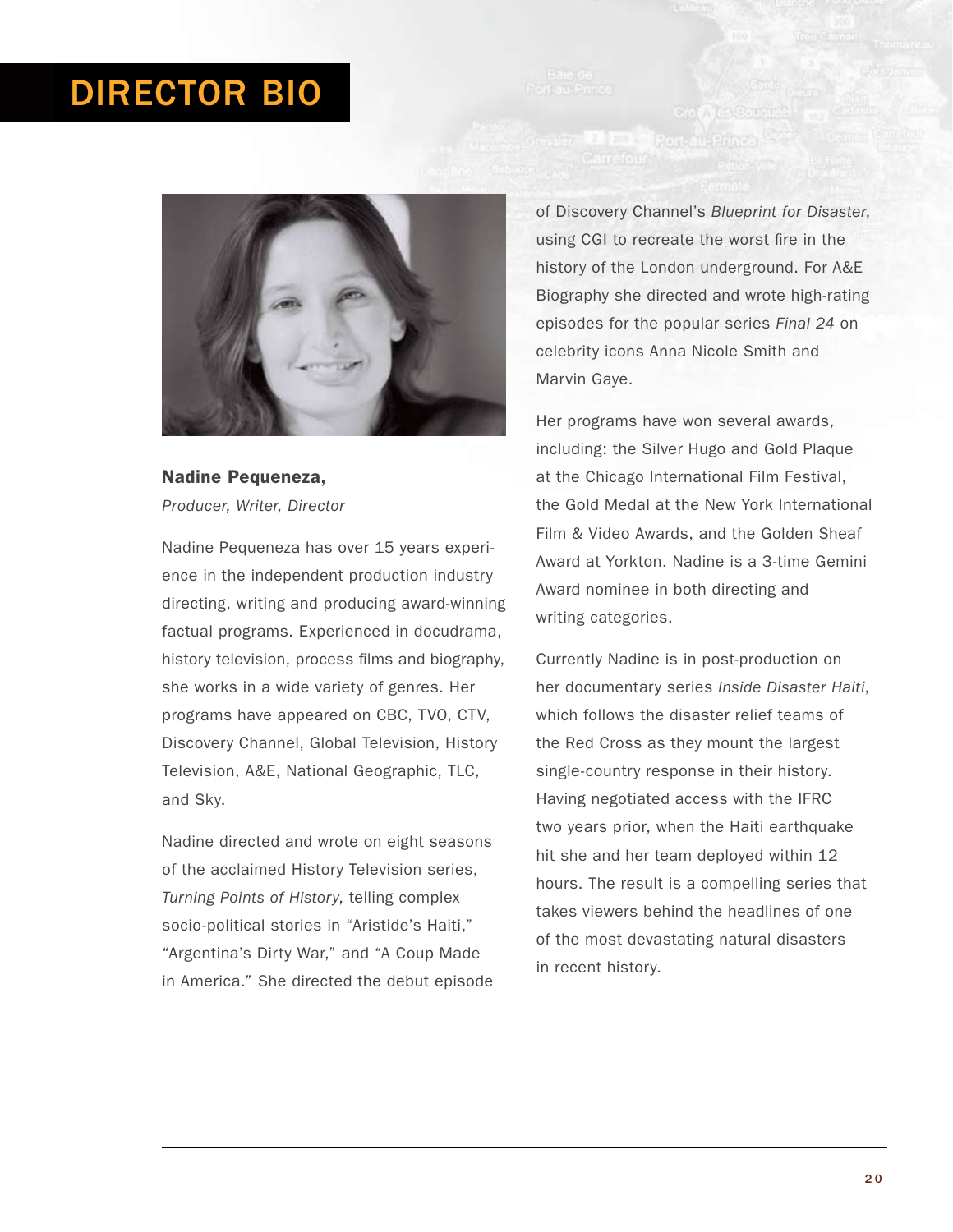# CREW BioS

Andrea Nemtin, *Producer/Executive Producer* Andrea began her career as a consultant and campaign manager for non-profit organizations, planning and executing their media and public relation campaigns.

In 1994 Andrea began working as a producer of documentaries, first in Vancouver and then in Toronto and Montreal. After working as a freelancer for two years Andrea became a Partner and Executive Producer at Toronto's PTV Productions Inc., in 1997.

Under her guidance, PTV Productions has produced over 60 hours of television. Andrea has produced and executive-produced one-offs, limited series and series. She has worked closely with a wide range of broadcasters, including Life Network, History Television, Discovery Health Canada, CBC, Discovery Canada, WTN, TVO, Discovery Health USA, PBS and BBC. Andrea has also worked on international co-productions, on several occasions, within Europe.

Andrea's recent successes include the multi award winning feature documentary *Passage*, and a biography on the Aga Khan. She also recently executive produced the North American series of the BBC format *Star Portraits*, a series for History Television called *Saving Places* and new series *Inside Disaster Haiti* for TVO and ITV.

Andrea is a member of the CFTPA, WIFT and the Academy of Canadian Cinema and Television, she's previously been on the board of Hot Docs, Abilities Arts Festival and the Documentary Organization of Canada. She was a guest speaker at SIFT from 2006-2008, and has been a jurist for both Hot Docs and the Gemini Awards.

#### Ian Dunbar, *Executive Producer*

As co-owner of PTV Productions, Ian executive produces all of PTV's projects. As Director, Creative Services Ian is responsible for maintaining the high standard of design implementation in all PTV productions. In addition to editing and visual effects, Ian is an experienced online supervisor and has directed two series for television: the children's animated series *Grandpa's Garden* and the documentary series *Letters to God*.

#### Steve Weslak, *Editor*

Steve Weslak has had a successful and varied career working in commercials, feature films (The Fly, Dead Ringers, The Last Chase), episodic television (War of the Worlds), and especially his first love, documentaries. He is a full member of the Canadian Cinema Editors and has worked on many films for Canadian and International broadcasters. His most rewarding collaborations have been with Rhombus Media (Concerto, The Planets) the NFB (Unwanted Soldiers, Bollywood Bound), the CBC (Witness, Doc Zone, The Nature of Things) and TVOntario (Empire of the Word).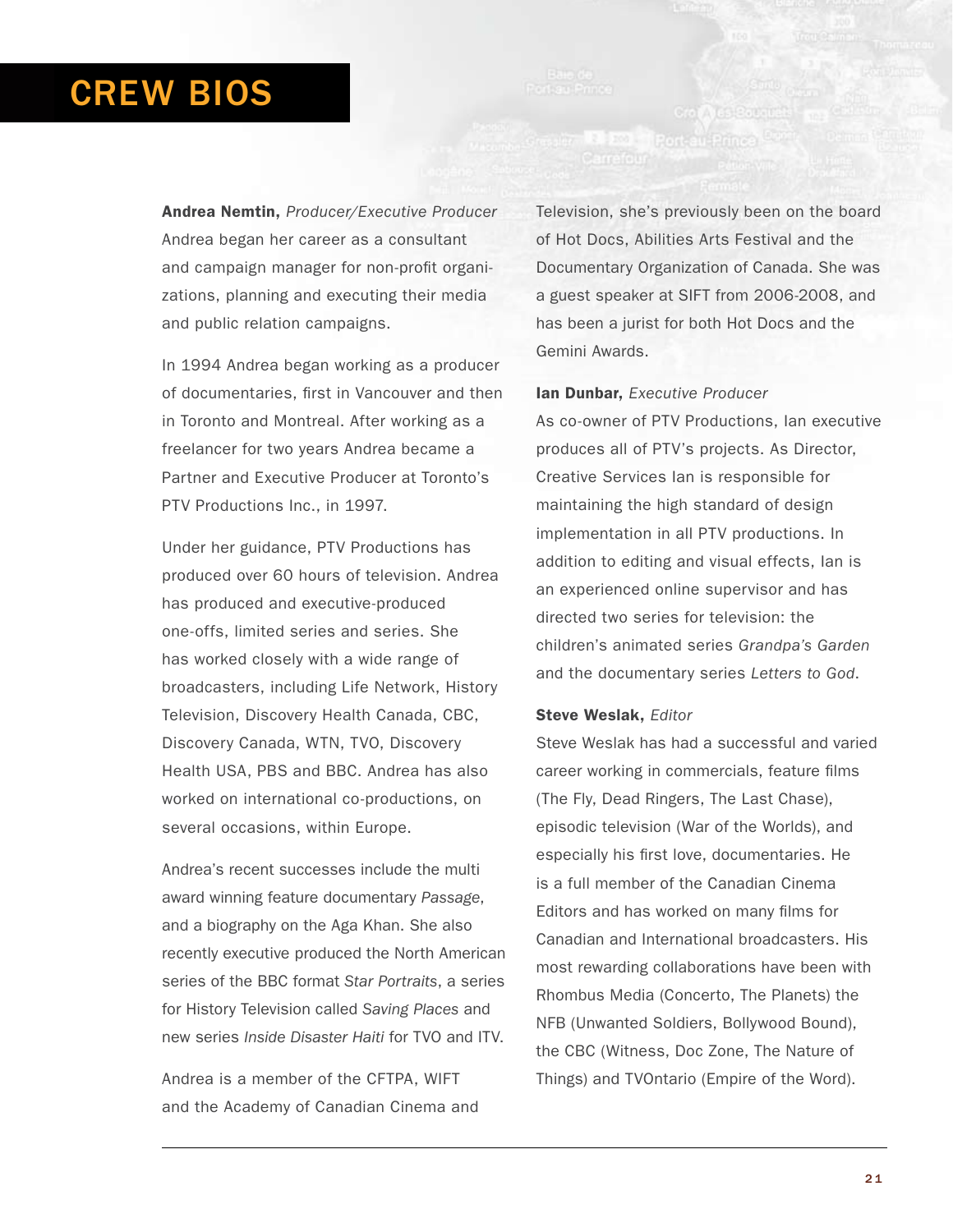He says that working on *Inside Disaster Haiti* exemplifies the reasons why he works in documentary, they're about real stories and real people… truth is much more interesting than fiction. His future plans include a relentless pursuit of that elusive first award.

Geoffrey Reyes, *Editor (Episode One & Two)* Over the course of his career Geoffrey has been an editor, producer, director and writer in both TV and Film. His television editing credits include a wide variety of programs, from *Shark Family* and *MegaBuilders* on the Discovery Channel, to *72 Hours*, and *Undercurrents* on the CBC. Last year her was nominated for Best Editor In A Documentary for the series *Lives That Changed The World:The Nelson Mandela Story* and for Best Live Action Film at HDfest in LA for his short film *Tunnel Vision*.

His other films *The Original Sin* and *The Urban Myth* have toured the world festival circuit and he won the Silver Medal at the Summit Awards for his directing of the Fundy Telecom commercial in 2002.

Most recently he was the lead director, writer and editor on HGTV's most successfull new show *The Decorating Adventures of Ambrose Price*. Known for his strong story storytelling and visual style Geoff is often hired as the lead editor to help create and design new shows.

#### Tony Wannamaker, *DOP*

Tony Wannamaker (C.S.C.) is a multiple award winning DOP with peer recognition in Documentary, Commercial and Reality/ Lifestyle productions.

With 25 years experience, Tony has traveled to 40 countries on 6 continents and worked with a wonderful diversity of characters; from working with the Masai in the Serengeti to documenting the Rolling Stones in the U.K.

As a renaissance DOP, with multiple avocations and certifications, Tony has tracked grizzly bears in the alpine regions of the Rocky Mountains and filmed sharks feeding at the bottom of the South Atlantic. He's a professional who is always looking to convey the integrity of the scene he is documenting.

Stefan Randstrom, *DOP/2nd Unit Director* Stefan Randström (born 1963) has worked extensively all over the world as a filmmaker, both as a director and a DOP, as well as a host and journalist in TV, radio and print. Stefan has won numerous awards for his films and work, among them the most prestigeous broadcast award in Finland, his native country. He is the owner of two documentary production companies: Hoppa Films Inc. together with his wife and partner Karen MacKenna in Toronto, and Ab Talking Heads Oy in Finland.

#### Paul Adlaf, *Sound Operator*

Paul has been working as a location sound recordist for over 12 years. His body of work includes documentaries, episodic television series and feature films. Whether recording chanting yogic monks, singing South African school children, main battle tanks or cheering Zapatista rebels; Paul is always passionate about capturing that perfect sound.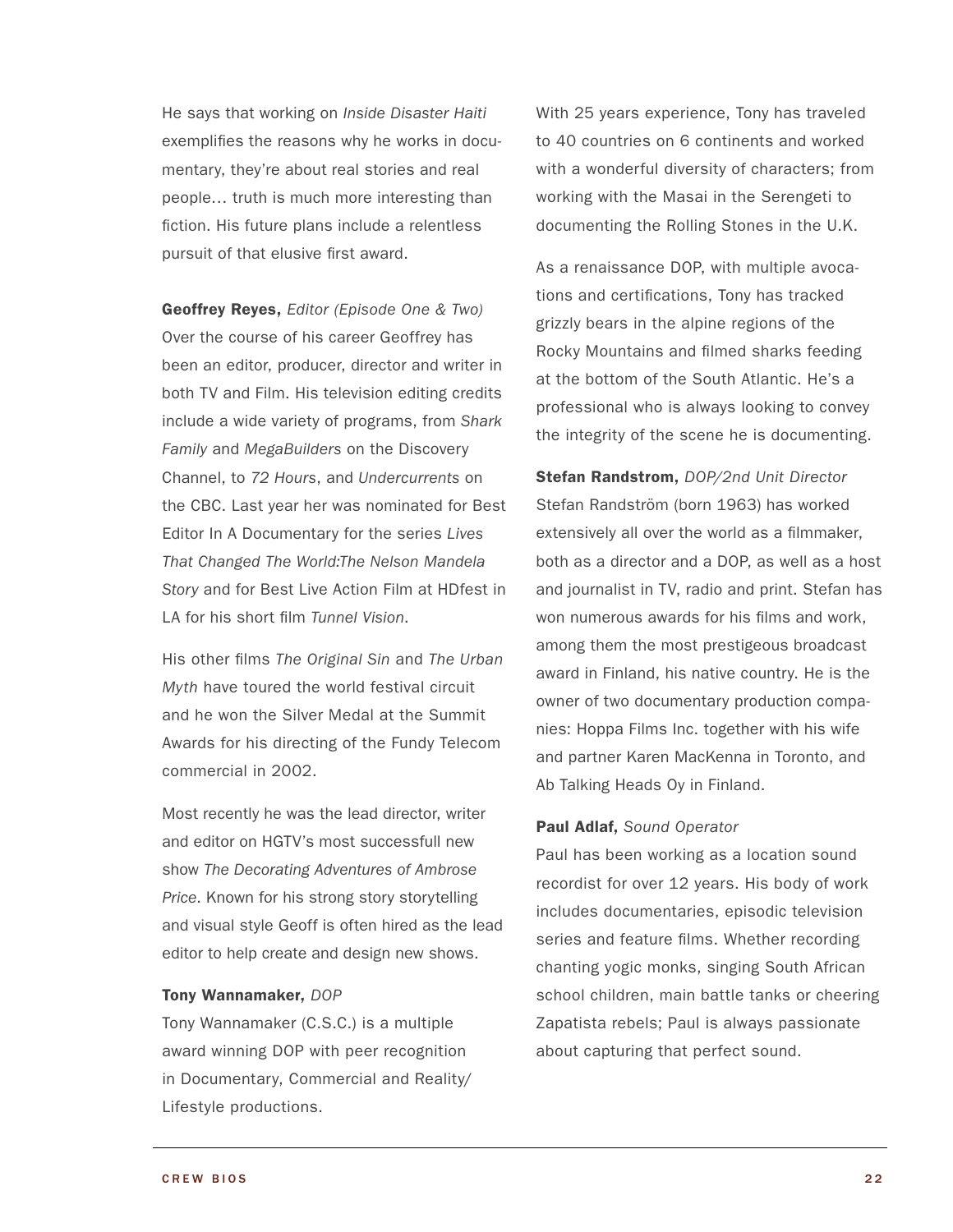#### Simon Paine, *Sound Operator*

For the past 15 years, Simon Paine has been a freelance "Production Sound Mixer" based in Ottawa, Canada. This fully bilingual "sound guy" has done countless productions in English and French including several productions that have taken him around the world.

His work has included productions with BBC, ABC News, CTV, CBC, Global TV and numerous independent production companies.

Recently, Simon took part in a grueling documentary across the isolated interior of British Columbia and Alberta for a reenactment of Alexander Mackenzie's historic expedition (Destination N'or Quest). The production included a 400 km hike across the Rocky mountains and 1500 km's navigating on the rivers and lakes to make it to the pacific ocean.

When he isn't "mixing things up", Simon enjoys a passion for Mountain Biking and spending time with his family. Find out more about Simon at www.soundguy.ca

#### Alex Khaskin, *Composer*

Alex Khaskin was born in St. Petersburg, Russia and studied composition and conducting at The St. Petersburg State Conservatory, where he was the winner of the St. Petersburg Young Composers' Festival composition prize, and graduated with the highest marks in his class.

Alex worked as a pianist, orchestrator, and arranger at Russia's Lenconcert state organization and a music director for stage, television, and recordings. Alex regularly worked as guest conductor for the Radio and Television Orchestra of St. Petersburg, the Lenfilm Stage Orchestra, and the Orchestra of the St. Petersburg State Conservatory. From 1985 until his immigration to Canada in 1993, Alex scored 14 theatrical and television films and documentaries. As well as writing music for film, Alex has been active as a composer of contemporary classical music.

Alex has been working successfully in the North American film and television industry since he moved to Canada in 1993.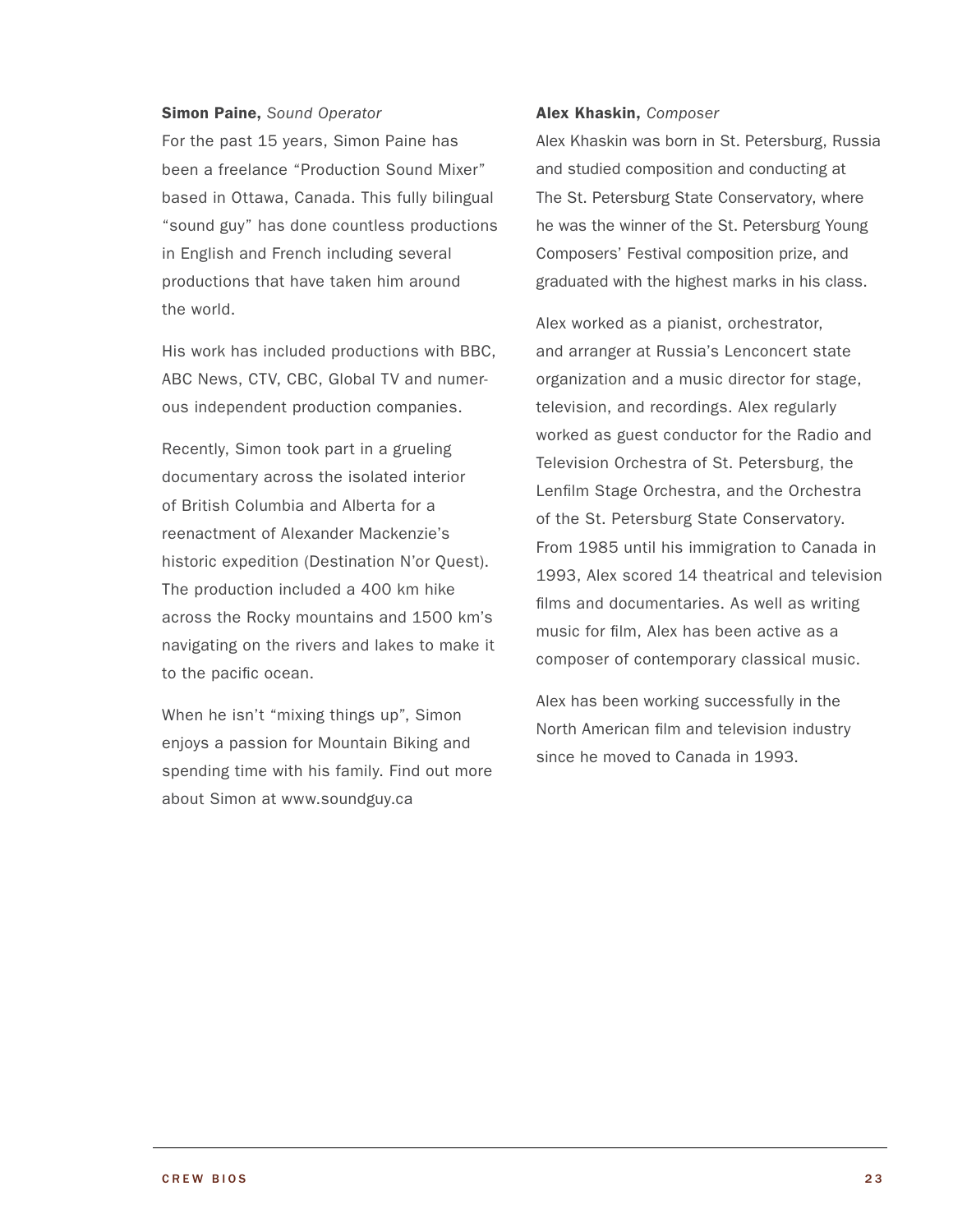### **The Inside Disaster Web Team**

For full bios of web team members, please visit the web credits page of [InsideDisaster.com](http://insidedisaster.com).

Katie McKenna, *Interactive Producer, InsideDisaster.com & Experience the Haiti Earthquake*

Spencer Saunders *Technical Lead, InsideDisaster.com*

Kirk Clyne *Creative Lead, InsideDisaster.com*

Nicolas Jolliet *Field Director, Videographer & Blogger, InsideDisaster.com Director, Editor & Composer, Experience the Haiti Earthquake*

Michael Gibson *Writer/ Director, Experience the Haiti Earthquake* Nicole Chung *Lead Developer, Inside the Haiti Earthquake*

Peter Henderson *Graphic Designer, Inside the Haiti Earthquake*

Kyla Reid *Lead Researcher, InsideDisaster.com*

Lyndsey Westfall *Social Media & Marketing Lead, InsideDisaster.com*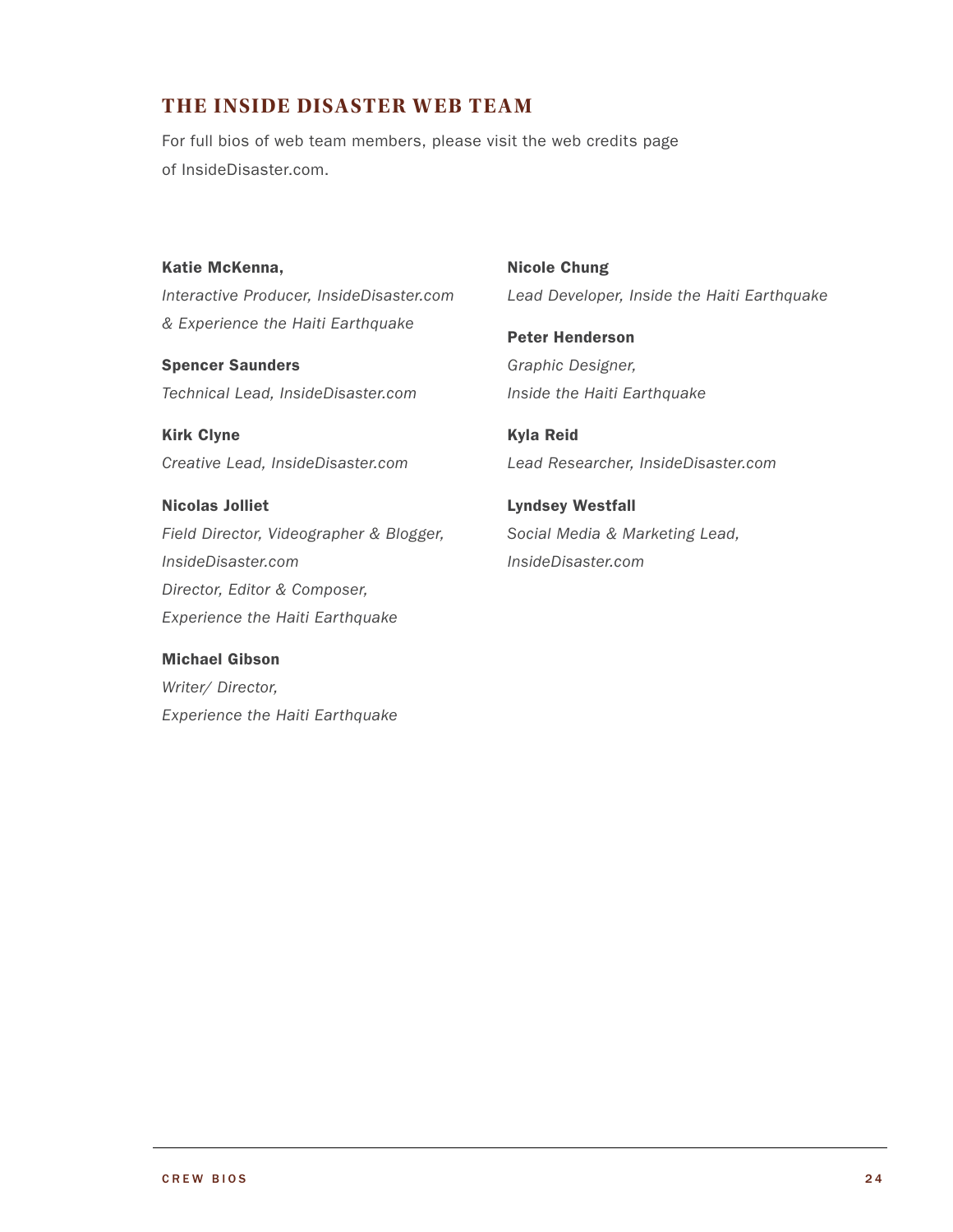# PTV Productions

PTV Productions Inc. is an established, diverse **PRODUCTIONS** & innovative producer of documentaries, lifestyle, factual series, and digital media; the company has produced over 60 hours of programming and several websites.

PTV's recent broadcast productions include: *Inside Disaster Haiti*, a 3-part disaster relief series for TVO and ITV; *Star Portraits*, a 13 part arts/bio series for Bravo! Canada, that premiered September 2009; 3-part series *Saving Places,* a restoration series for History Television Canada; award-winning feature documentary, *Passage*, which will premiered on BBC Scotland and aired on History Television Canada in 2009; and treaty co-production documentary *Aga Khan: A Voice of Reason*, which received record-breaking numbers for Vision TV in 2008.

In 2006, PTV began extending its production emphasis towards digital and multimedia content, and creating accompanying websites for its projects. PTV has produced numerous interactive websites for broadcast series including *Saving Places*, *Letters to God,* and *Star Portraits*.

The company has also expanded its in-house capabilities to include post-production facilities with full editing, CGI and motion graphics services.

PTV's television productions have received many awards and nominations including five Gemini Nominations, three Gemini Awards, a Writers Guild of Canada award, a Chris Award, one CFTPA Documentary award, a Banff World Television Festival Jury Award and three nominations and one win at the Golden Sheaf Awards. PTV's productions have also been invited to numerous festivals around the world.

Crob Nus Bouguar

Port-eu-Prince

PTV Productions is owned and operated by Andrea Nemtin and Ian Dunbar.

PTV Productions Inc. Broadcast Credits include: Star Portraits (Bravo! Canada), *Inside Disaster Haiti* (TVO, ITV), Saving Places (History Television Canada), Passage (History Television, BBC), Letters to God (Vision, Faith and Values), The Aga Khan (Vision, Knowledge, SRC, OMNI), Original Kin (CBC), Shut Up and Write Me (The Doc Channel), Ex-Factor (W, Discovery Health), Footsteps of Goliath (History), Grandpas Garden (TVO, Treehouse, SCN, KNET, Disney Taiwan, Hop Israel), Raising Cassidy (Life and Discovery Health), Resolutions (Life and Discovery Health), Birth Stories 1 (Life and Discovery Health), Wednesday Nights (CBC), Happy Birthday (CBC), Notman's Canada (TVO), Living Stories (Vision), Reduced Shakespeare (CBC, PBS), After Darwin (Discovery), Poverty Chastity Obedience (TVO, SCN, Knowledge), War of 1812 (History, TVO), Hand of Stalin (TVO, PBS, BBC)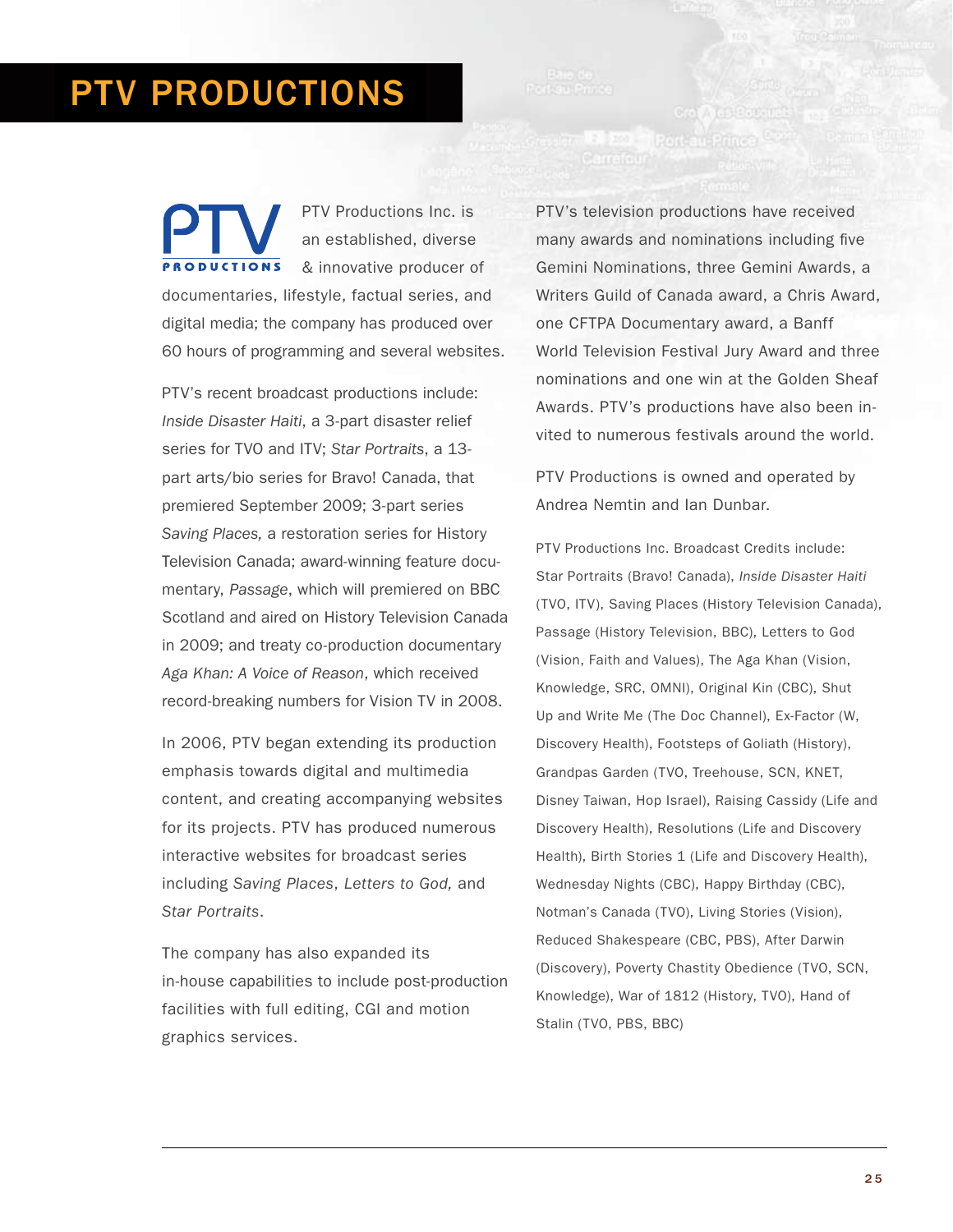# PARTNERS

### **TVO – Broadcast Partner**



TVO is Ontario's public educational media organization and a trusted source of interactive educational content that informs, inspires, and stimulates curiosity and thought. TVO's vision is to empower people to be engaged citizens of Ontario through educational media.

TVO first went on-air in 1970.

TVO is available and accessible to virtually all homes in Ontario. Ninety per cent of the Ontario market accesses TVO through multichannel services (e.g. cable, satellite & digital) and 10% of the households capture the TVO signal over-the-air. Our broadcast distribution includes 24 major transmitter sites and 156 low-power rebroadcast transmitter locations throughout Ontario.

85% of the people of Ontario (over 10 million people aged 2+) tuned in to TVO programming in the last broadcast season. TVO reaches on average 3.5 million Ontarians each week.

## **CIDA**



The Canadian International Development Agency (CIDA)

is Canada's lead agency for development assistance. CIDA's Development Information Program's (DIP) Mass Media Initiative (MMI) financially supports television, radio, print,

exhibitions, and new media projects that are aimed at increasing public awareness and understanding of international development and cooperation issues among Canadian audiences, through the innovative use of mass media.

Aus Bat

# **Canal D**

A Canadian French language cable television specialty channel, with programming

devoted to documentary and drama. It is owned by Astral Media and launched on January 1, 1995.

### **SCN**



As the regional public educational broadcaster, SCN

delivers programming that reflects the unique people, places and culture of Saskatchewan to 90% of Saskatchewan households and audiences across Canada.

SCN creates opportunity by investing in the success of Saskatchewan television productions. SCN communicates a future of possibilities through programs that foster new ideas.

SCN connects business, learners and communities to opportunities for professional development, education and training.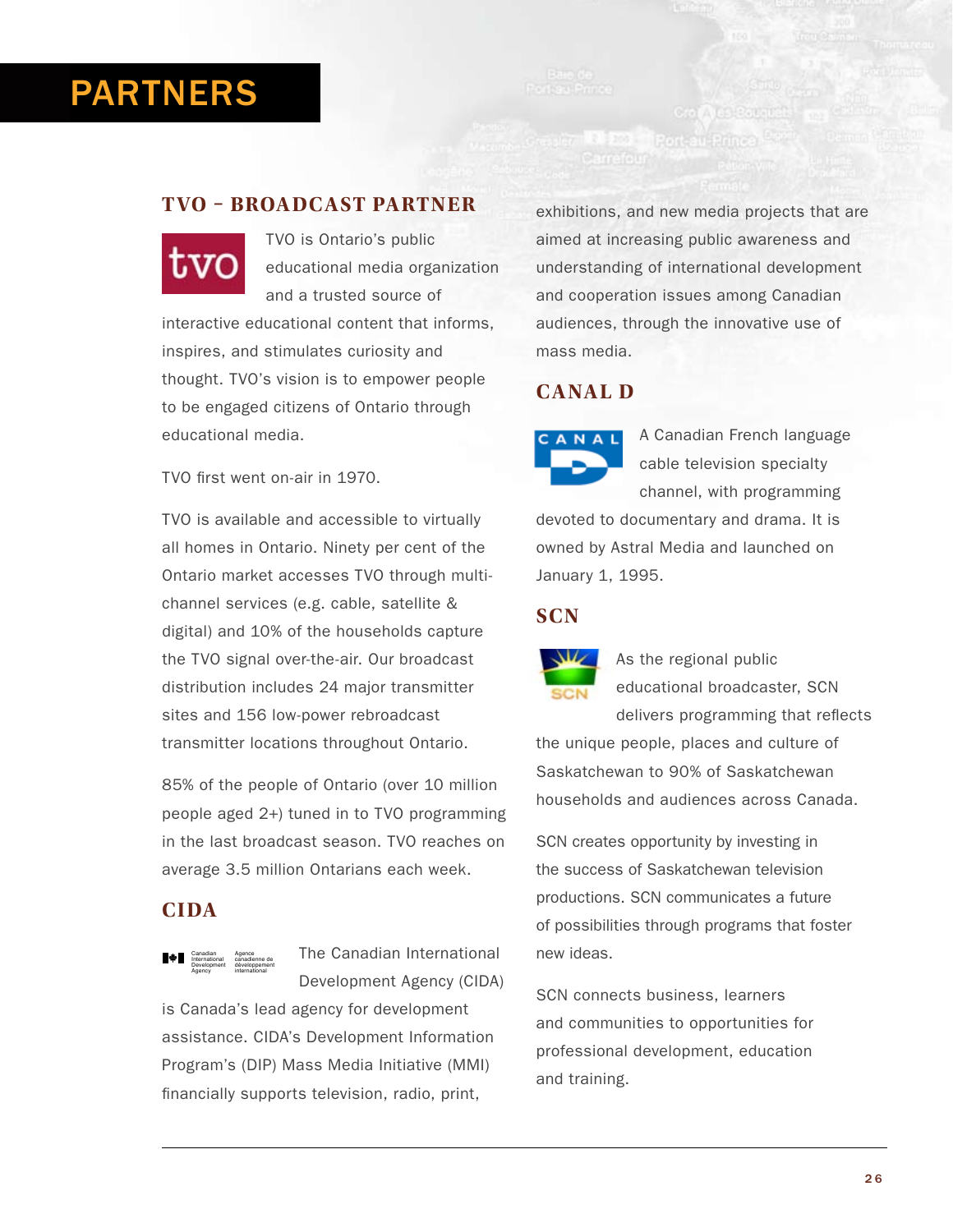### **Access**

Access is a Canadian **/ACCESS** English language, privately owned educational channel in the province of Alberta. It is owned by CTVGlobemedia.

#### *iCHANNEL*



iChannel is the public and social affairs issues channel. They deal with political and social issues

that affect all of our lives. iChannel broadcasts documentaries, discussion sessions and feature films and they present the issues so that viewers get the whole story.

iChannel seeks to give the most informed view of Canadian as well as global issues.

# **Canadian Media Fund (formerly the Canadian Television Fund)**

CMF**E** FMC

The mandate of the Canada Media Fund (CMF)

is to champion the creation of successful, innovative Canadian content and software applications for current and emerging digital platforms through financial support and industry research.

The Canada Media Fund is a not-for-profit corporation that supports content creation for television and other digital platforms. This year, the CMF will deliver 350M\$ in funding.

### **ITV Plc**



Granada is part of ITV Productions (the production and resource division) and

ITV Worldwide (the distribution, merchandising and international production business) of the leading UK media company ITV plc.

ITV plc owns all of the Channel 3 licenses in England and Wales, accounting for more than 90% of advertising revenues and attracting more than 50 million viewers to ITV1, the UK's most popular commercial channel. ITV plc also owns the fast growing free-to-air digital channels ITV2, ITV3 and ITV4.

ITV plc is made up of ITV BROADCAST, including ITV programme commissioning, scheduling, marketing and airtime sales, ITV NEWS GROUP, including regional, national and international news services and ITV Global Content consisting of ITV Worldwide and ITV Productions.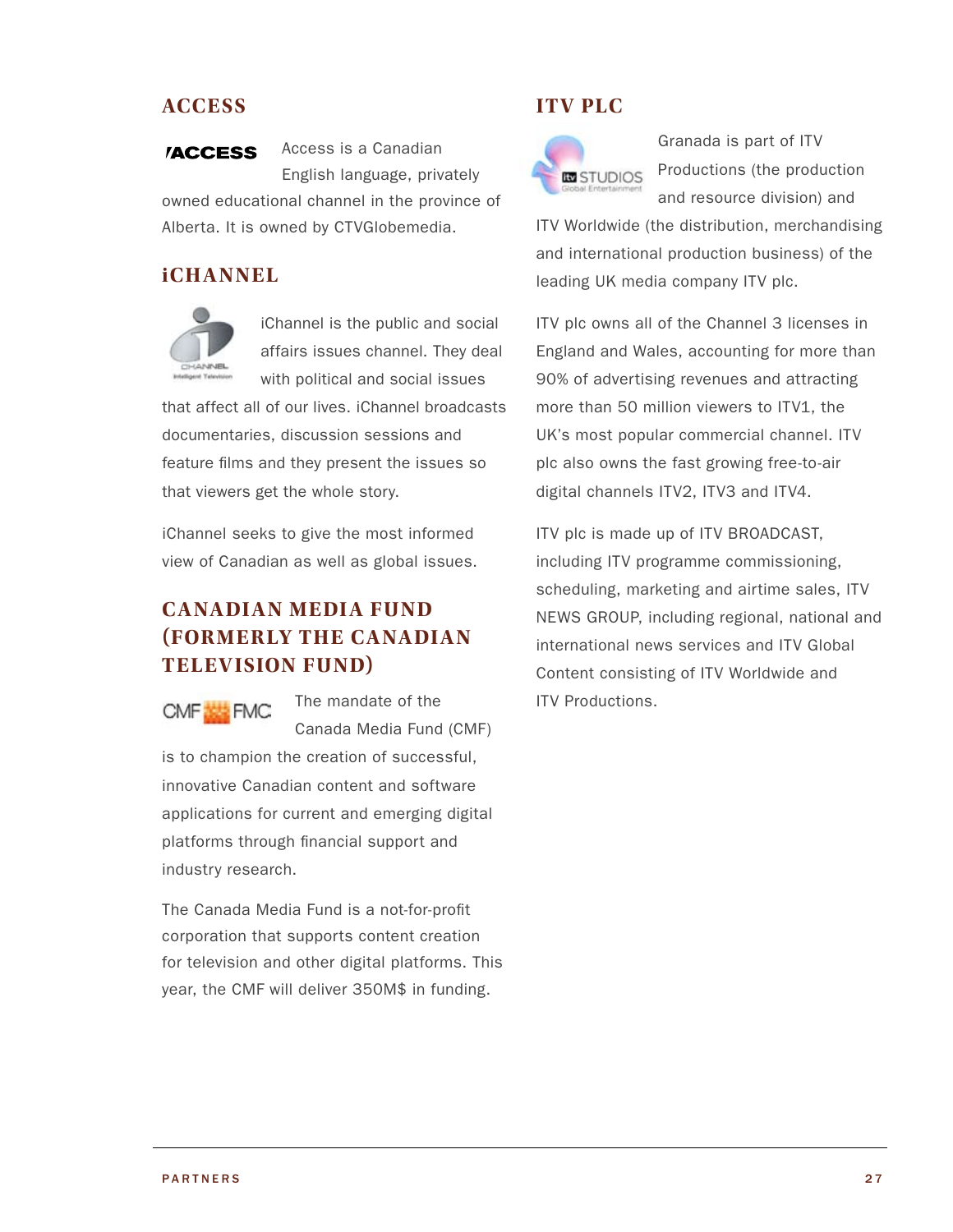# PRESS

### **Print**

Playback – *Humanitarian Action Provides Ideal Content for Transmedia Model*. Februrary 8, 2010 by Suzan Ayscough. http://www.playbackonline.ca/articles/magazine/20100208/haiti.html (Hard Copy)

Globe & Mail – *Filming while the earth is still moving.*  March 19, 2010 by Guy Mason (Hard Copy)

Fine Cut Magazine – *Beauty in Destruction.* Spring 2010 issue by Mehreen Khan (PDF)

Point of View – *Disaster Docs.* Summer 2010 issue by Peter Wintonick (Hard Copy & PDF)

### **Online**

Playback (Online) – *Docmakers head to Haiti.* January 15, 2010 by Sean Davidson http://www.playbackonline.ca/articles/daily/20100115/haiti.html (PDF)

WorldScreen.com – *Canadian Producer Preps Haiti Earthquake Doc*. January 15, 2010 by Mansha Daswani. http://worldscreen.com/archives/register/23908 (subscriber only) (Hard Copy)

Broadcast – *Haitian quake doc in production.* January 15, 2010 by Michael Rosser. http://www. broadcastnow.co.uk/5009695.article (subscriber only)

TVO – *The Inside Agenda Blog.* January 15, 2010 by Mike Milner. http://www.tvo.org/cfmx/tvoorg/theagenda/index.cfm?page\_id=3&action=blog&subaction=view post&blog\_id=323&post\_id=11807 (PDF)

C21 Media – *PTV preps Haiti doc.* January 18, 2010. http://www.c21media.net//news/detail. asp?area=1&article=53767 (PDF)

The Ampersand (National Post) - *Canadian production team lands in Haiti to film doc series on disaster relief.* January 18, 2010 by Vanessa Farquharson. http://network.nationalpost.com/np/ blogs/theampersand/archive/2010/01/18/canadian-production-team-lands-in-haiti-to-film-docseries-on-disaster-relief.aspx (PDF)

CTV News – *Canadian film crew in Haiti for 'Disaster' series.* January 19, 2010 by Josh Visser. http://www.ctv.ca/servlet/ArticleNews/story/CTVNews/20100119/disaster\_film\_100119/2010 0119?hub=TopStoriesV2 (PDF)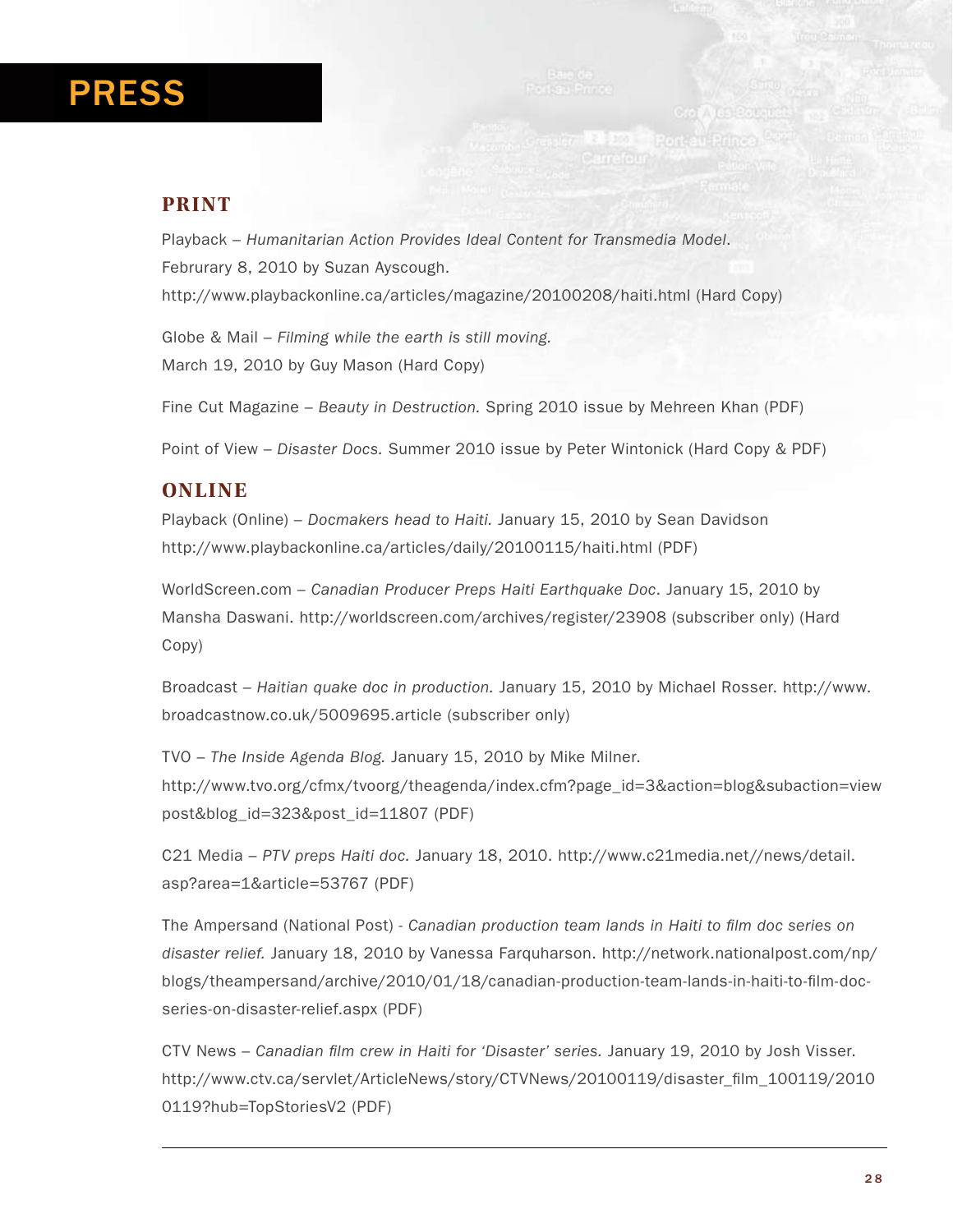Now Public - *Haiti Earthquake - Red Cross Relief Documentary - Inside Disaster.*  January 20, 2010 by Sudha Krishna. http://www.nowpublic.com/culture/haiti-earthquake-redcross-relief-documentary-inside-disaster-2560231.html (PDF)

Cinematical – *Doc Talk: Documenting Disasters.* January 20, 2010 by Christopher Campbell. http://www.cinematical.com/2010/01/20/doc-talk-documenting-disasters/ (PDF)

RealScreen – *PTV goes inside Haiti.* January 21, 2010 by Kelly Anderson http://www.realscreen.com/articles/news/20100121/ptvhaiti.html (PDF)

Global Voices Online – *Haiti: "We're all eight days old."* January 21, 2010 by Nicholas Laughlin. http://globalvoicesonline.org/2010/01/21/haiti- %E2%80%9Cwe%E2%80%99re-all-eight-days-old%E2%80%9D/ (PDF)

Social Doc – *Inside Disaster shooting in Haiti.* January 21, 2010 by Magnus Isaacson. http:// www.socialdoc.net/magnus/2010/01/21/inside-disaster-shooting-in-haiti/ (PDF)

The Hollywood Reporter – *Doc centers on Red Cross' Haiti efforts.* January 22, 2010 by Etan Vlessing. http://www.hollywoodreporter.com/hr/content\_display/television/news/3ieea0d35bc5 9ea6b9d12a975a3feecd0b (PDF)

Huffington Post - *Prostitution Increases In Port-Au-Prince After Quake.* February 17, 2010. http:// www.huffingtonpost.com/2010/02/17/prostitution-increases-in\_n\_465704.html (PDF)

Fine Cut Magazine – *Disaster Seekers.* May 4, 2010 http://finecutmag.com/2010/disaster-seekers/ (PDF)

Digital Journal – *Film crew heading back to document Haiti recovery*. June 1, 2010 by KJ Mullins. http://www.digitaljournal.com/print/article/292806

CTV.ca – *Half a year after Haiti shook, relief remains elusive.* July 12, 2010 by News Staff. http://www.ctv.ca/CTVNews/CanadaAM/20100712/haiti-update-100712/

Ryerson Free Press - *Inside Disaster Explored Haiti From Within.* October 2010 by Amanda Connon-Unda http://issuu.com/ryerson-free-press/docs/rfp-oct2010 (online paper)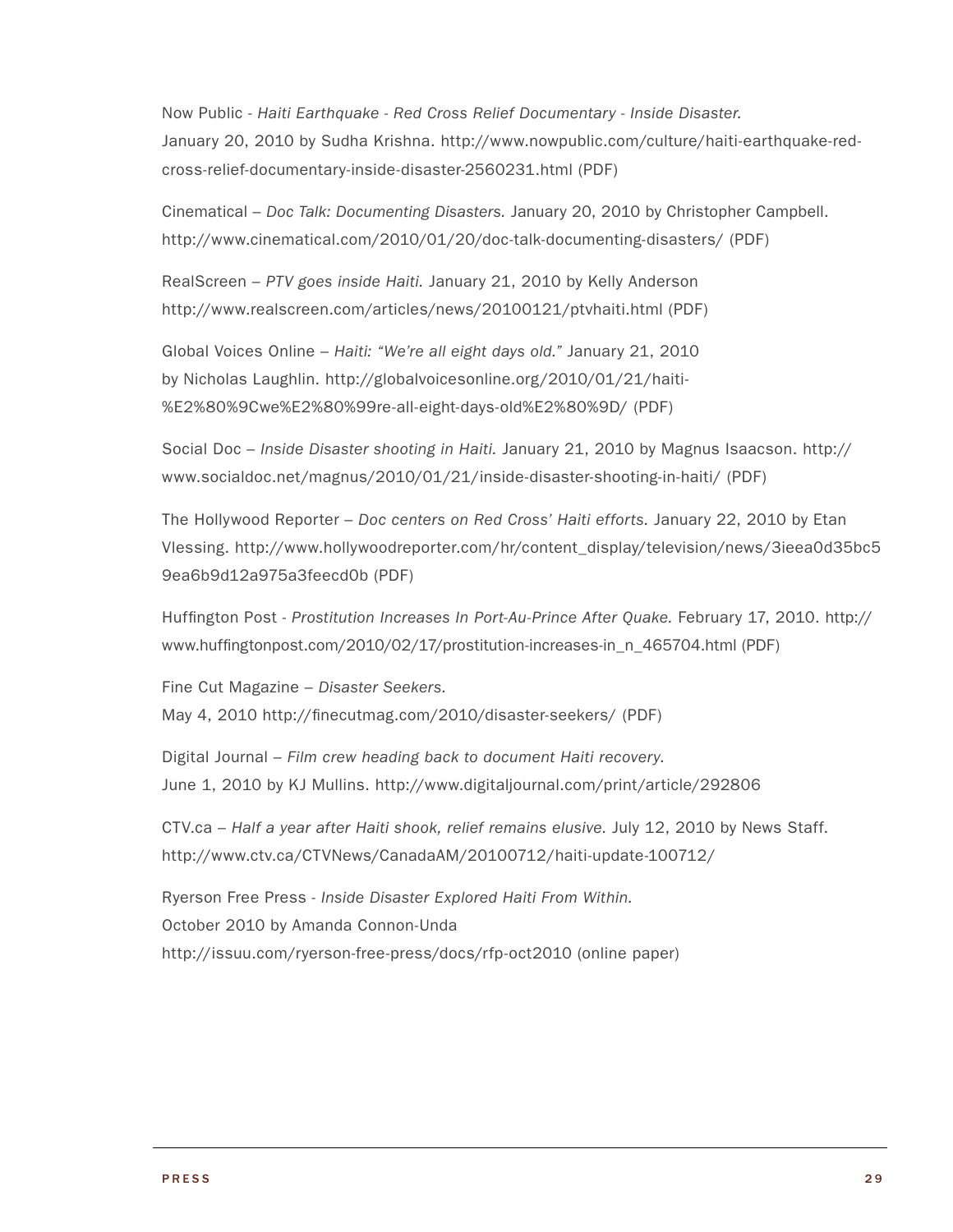### **T V**

CTV News – *Interview with Nadine Pequeneza.* January 19, 2010 http://watch.ctv.ca/news/clip257325#clip257325

CBC Connect with Mark Kelley – *Aid for the slums (Interview with Nico Jolliet.)* January 26, 2010. http://www.cbc.ca/connect/2010/01/aid-for-the-slums.html

Global News – *Cité Soleil footage featured.* January 26, 2010

CBC News – *Cité Soleil footage featured.* January 26, 2010

CTV News Channel – *Interview with Nadine Pequeneza and Nico Jolliet.* February 10, 2010. http://watch.ctv.ca/news/clip265767#clip265767

### **Radio**

CJBQ – *Interview with Tony Wannamaker.* January 17, 2010 (MP3)

Take 5 – *Interview with Andrea Nemtin.* January 18, 2010 (MP3)

Newstalk 1010 – *Interview with Nadine Pequeneza.* January 20, 2010 (MP3)

CHEZ 106 – *Interview with Simon Paine.* January 28, 2010. Audio clip: http://blog.rogersbroadcasting.com/woody/2010/01/28/a-view-inside-disaster/

STAR 93.3 – *Interview with Simon Paine.* January 29, 2010 (MP3)

### **Releases**

CNW - *Haiti Earthquake Website Launches; Nominated For CNMAs*  October 28th 2010 – PTV (released by CNW) (PDF)

CNW - *Canadian production team already on the ground in Haiti to cover earthquake.* January 15, 2010 – PTV (released by CNW) (PDF)

CNW - *Documentary crew returns to Haiti* June 1st, 2010 – PTV (released by CNW) (PDF)